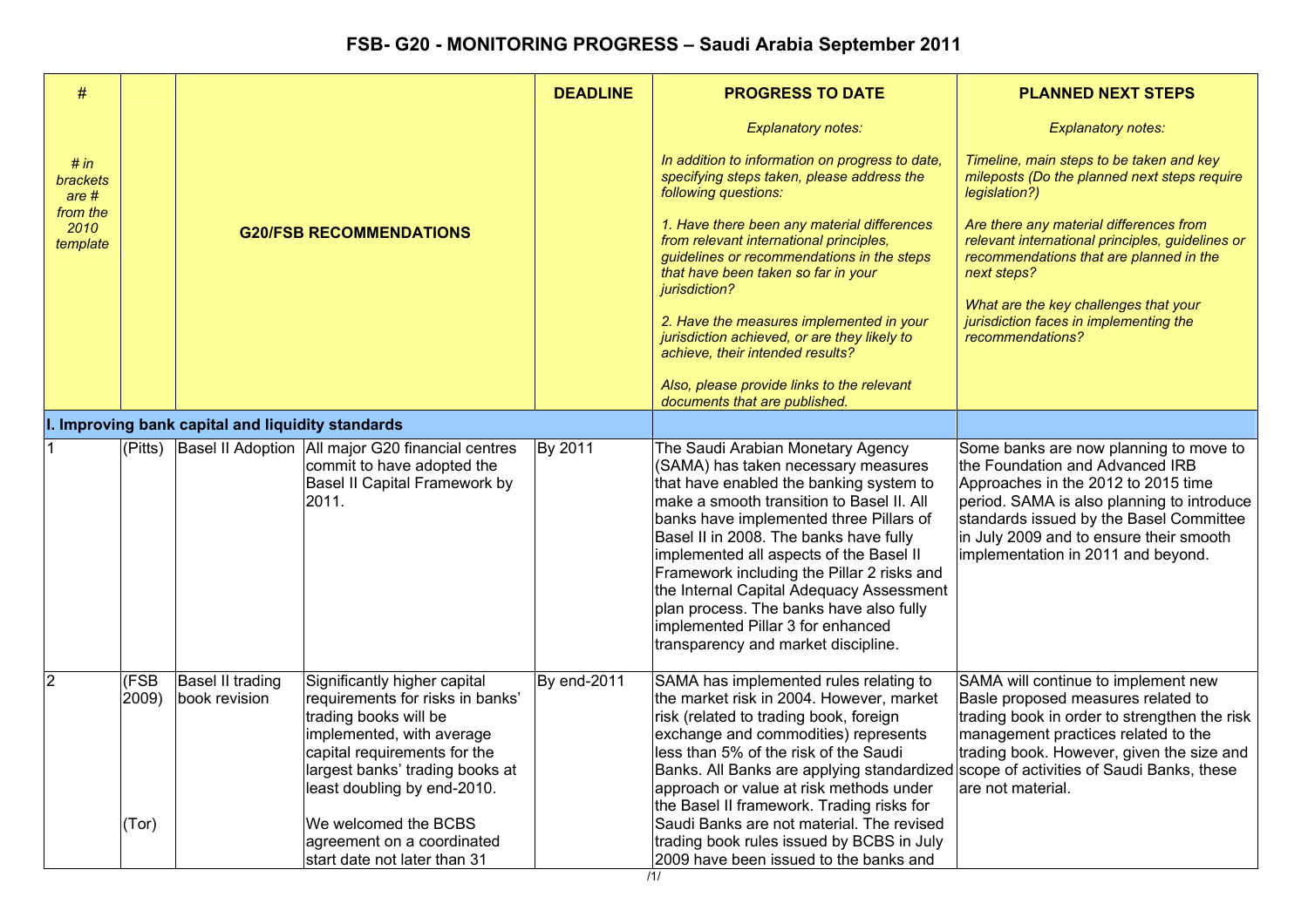|                                 |               |                                                                                                                                                                                                                                                                                     | December 2011 for all elements                                                                                                                                                                                                                                                                                                                                                                                                                                                                                                                   |                                                  | implementation is underway.                                                                                                                                                                                                                                                                                                                                                                                                                                                                                                                                                                                                                                                                                                                                                                                                                |                                                                                                                                                                                                                                                                                                                                                                                                                                                                                                                                                                                                                                                                                                                                                                                                                                  |
|---------------------------------|---------------|-------------------------------------------------------------------------------------------------------------------------------------------------------------------------------------------------------------------------------------------------------------------------------------|--------------------------------------------------------------------------------------------------------------------------------------------------------------------------------------------------------------------------------------------------------------------------------------------------------------------------------------------------------------------------------------------------------------------------------------------------------------------------------------------------------------------------------------------------|--------------------------------------------------|--------------------------------------------------------------------------------------------------------------------------------------------------------------------------------------------------------------------------------------------------------------------------------------------------------------------------------------------------------------------------------------------------------------------------------------------------------------------------------------------------------------------------------------------------------------------------------------------------------------------------------------------------------------------------------------------------------------------------------------------------------------------------------------------------------------------------------------------|----------------------------------------------------------------------------------------------------------------------------------------------------------------------------------------------------------------------------------------------------------------------------------------------------------------------------------------------------------------------------------------------------------------------------------------------------------------------------------------------------------------------------------------------------------------------------------------------------------------------------------------------------------------------------------------------------------------------------------------------------------------------------------------------------------------------------------|
|                                 |               |                                                                                                                                                                                                                                                                                     | of the revised trading book rules.                                                                                                                                                                                                                                                                                                                                                                                                                                                                                                               |                                                  |                                                                                                                                                                                                                                                                                                                                                                                                                                                                                                                                                                                                                                                                                                                                                                                                                                            |                                                                                                                                                                                                                                                                                                                                                                                                                                                                                                                                                                                                                                                                                                                                                                                                                                  |
| (5, 6, 8)                       |               | (Seoul) Adoption and<br>to improve bank<br>capital and<br>liquidity<br>standards (Basel<br>III); including<br>leverage ratios<br>(Note) Please<br>explain<br>developments in<br>i) capital<br>standards, ii)<br>liquidity<br>standards and iii)<br>leverage ratios<br>respectively. | We are committed to adopt and<br>implementation of implement fully these standards<br>international rules (Basel III) within the agreed<br>timeframe that is consistent with<br>economic recovery financial<br>stability. The new framework will<br>be translated into our national<br>laws and regulations, and will be<br>implemented starting on January<br>1, 2013 and fully phased in by<br>January 1, 2019.                                                                                                                                | and fully<br>phased in by<br>January 1,<br>2019. | January 1, 2013 In February 2011, SAMA has issued its<br>plan to implement the Basel III Reform<br>Package issued by the BCBS. SAMA has<br>adopted the BCBS time line suggested for<br>the implementation between January 2013<br>to January 2019. The new Basel III<br>framework will be easily implemented in<br>Saudi Arabia as the Banking industry on<br>average already meets or exceeds the<br>capital, liquidity and leverage ratios<br>proposed in the Basle proposals.                                                                                                                                                                                                                                                                                                                                                           | SAMA is continuously working to phase in<br>the implementation and in this process<br>Saudi Banks are participating in all Basle<br>and FSB Surveys including the<br>Quantitative Impact surveys and in<br>monitoring exercise. For example in 2011,<br>SAMA is currently monitoring the Banks<br>capital leverage ratios.                                                                                                                                                                                                                                                                                                                                                                                                                                                                                                       |
| $\overline{4}$ (4, 7, 9,<br>48) | (FSF<br>2009) | (WAP) Strengthening<br>supervision and<br>guidelines on<br>banks' risk<br>management<br>practices                                                                                                                                                                                   | Regulators should develop<br>enhanced guidance to<br>strengthen banks' risk<br>management practices, in line<br>with international best practices,<br>and should encourage financial<br>firms to re-examine their internal<br>controls and implement<br>strengthened policies for sound<br>risk management.<br>1.4 Supervisors should use the<br><b>BCBS</b> enhanced stress testing<br>practices as a critical part of the<br>Pillar 2 supervisory review<br>process to validate the<br>adequacy of banks' capital<br>buffers above the minimum | Ongoing                                          | SAMA has made consistent efforts to<br>evaluate and study current regulatory and<br>supervisory developments emanating from<br>the BCBS, FSB, and industry practices the<br>objective of continuously strengthening the<br>risk management practices and internal<br>control functions in Saudi Banks. SAMA<br>also continuously updates its own<br>regulatory and supervisory framework as<br>needed.<br>SAMA's regulatory stance on risk<br>management in Banks is at the leading<br>edge of international practices.<br>SAMA has implemented Pillar 2 risk<br>requirements, including extensive stress<br>testing, through the ICAAP process. Banks<br>are required to perform stress testing to<br>assess various risks including credit,<br>market, liquidity, interest rate, FX risk, etc.<br>Also, SAMA has issued the January 2009 | SAMA continues to strengthen its<br>Regulations, Policies and practices for<br>ensuring that the Saudi Banking system is<br>subject to the best risk management and<br>control standards and practices. In this<br>regard, an IMF-WB Team has completed<br>an FSAP review of Basle Core Principles<br>in 2011.<br>SAMA has commenced extensive<br>supervision of Banks' Stress Testing<br>practices as part of the Pillar 2 Supervisory<br>review process. This has led to significant<br>improvements in the banks capabilities in<br>stress testing and its greater use by<br>management.<br>SAMA has also prepared Roles on Stress<br>Testing to enable banks to adopt robust<br>stress testing techniques and use stress<br>testing as a tool of risk management. The<br>final Rules will be issued to banks during<br>2011. |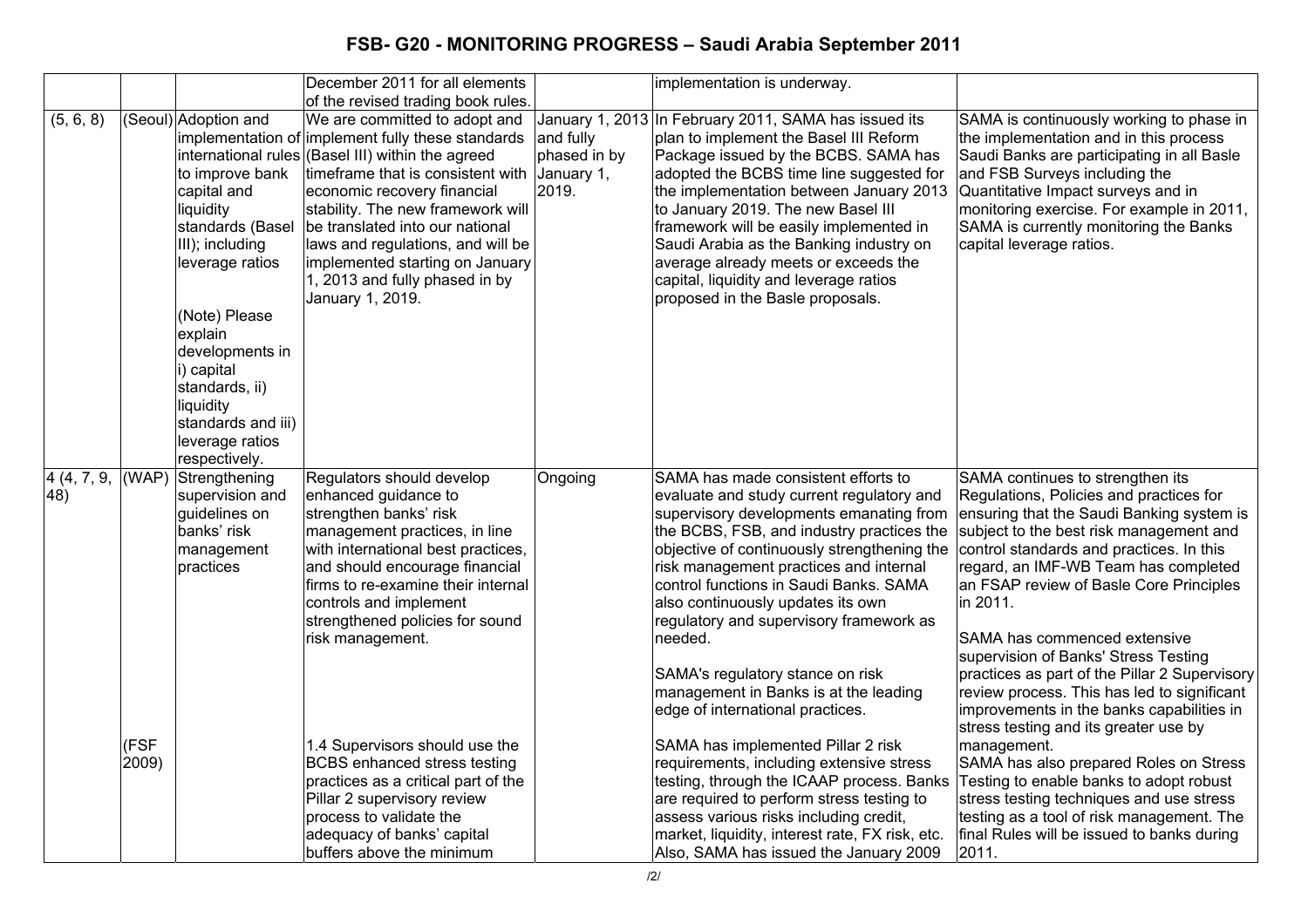| (FSF<br>2008) | regulatory capital requirement.<br>II.10 National supervisors should<br>closely check banks'<br>implementation of the updated<br>guidance on the management<br>and supervision of liquidity as<br>part of their regular supervision.<br>If banks' implementation of the<br>guidance is inadequate,<br>supervisors will take more<br>prescriptive action to improve<br>practices. | BCBS guidelines concerning stress testing<br>which banks have incorporated in their own SAMA is planning the implementation of<br>specific methodologies. SAMA has also<br>the enhancements proposed by the Basel<br>developed a framework for conducting<br>Committee on 17 December 2010.<br>stress testing of the Saudi Banking system.<br>The implementation of the enhanced<br>liquidity requirements are expected to be<br>SAMA ensures systemic liquidity by<br>requiring banks to maintain minimum<br>smoothly implemented in the 2012 to 2017<br>Liquid Assets at 20% of their deposits, and<br>time frame proposed by the BCBS.<br>Loan to Deposit Ratio at around 85%. It<br>also requires banks to carryout Maturity<br>Gap analysis and to comply with Basle<br>Pillar 2 Liquidity Risk Requirements and to<br>address this issue in the submission of<br>their ICAAP returns. Saudi Banking system<br>liquid assets ratio (liquid assets or<br>customer deposits) has remained over<br>30% for the past 2 decades. |  |
|---------------|----------------------------------------------------------------------------------------------------------------------------------------------------------------------------------------------------------------------------------------------------------------------------------------------------------------------------------------------------------------------------------|----------------------------------------------------------------------------------------------------------------------------------------------------------------------------------------------------------------------------------------------------------------------------------------------------------------------------------------------------------------------------------------------------------------------------------------------------------------------------------------------------------------------------------------------------------------------------------------------------------------------------------------------------------------------------------------------------------------------------------------------------------------------------------------------------------------------------------------------------------------------------------------------------------------------------------------------------------------------------------------------------------------------------------|--|
| (FSB<br>2009) | Regulators and supervisors in<br>emerging markets will enhance<br>their supervision of banks'<br>operation in foreign currency<br>funding markets.                                                                                                                                                                                                                               | Under SAMA's Basel II requirements<br>SAMA will continue to follow closely the<br>Stress testing of liquidity at Banks is an<br>emerging banking and supervisory<br>important feature for providing liquidity<br>standards relating to foreign currency<br>buffers for various adverse scenarios in the exposure emanating from the Basel<br>form of additional capital or enhanced<br>Committee and will continue to strengthen<br>internal risk management policies with<br>the existing practices.<br>regard to limits structures, monitoring, and<br>reporting.<br>SAMA maintains a close watch on the<br>foreign currency exposures of Saudi Banks<br>and the Banking system through a monthly<br>prudential return and through its market<br>operations. It also requires banks to<br>identify, measure and monitor FX risk as<br>part of the Pillar 2 process and to allocate<br>capital to it.                                                                                                                           |  |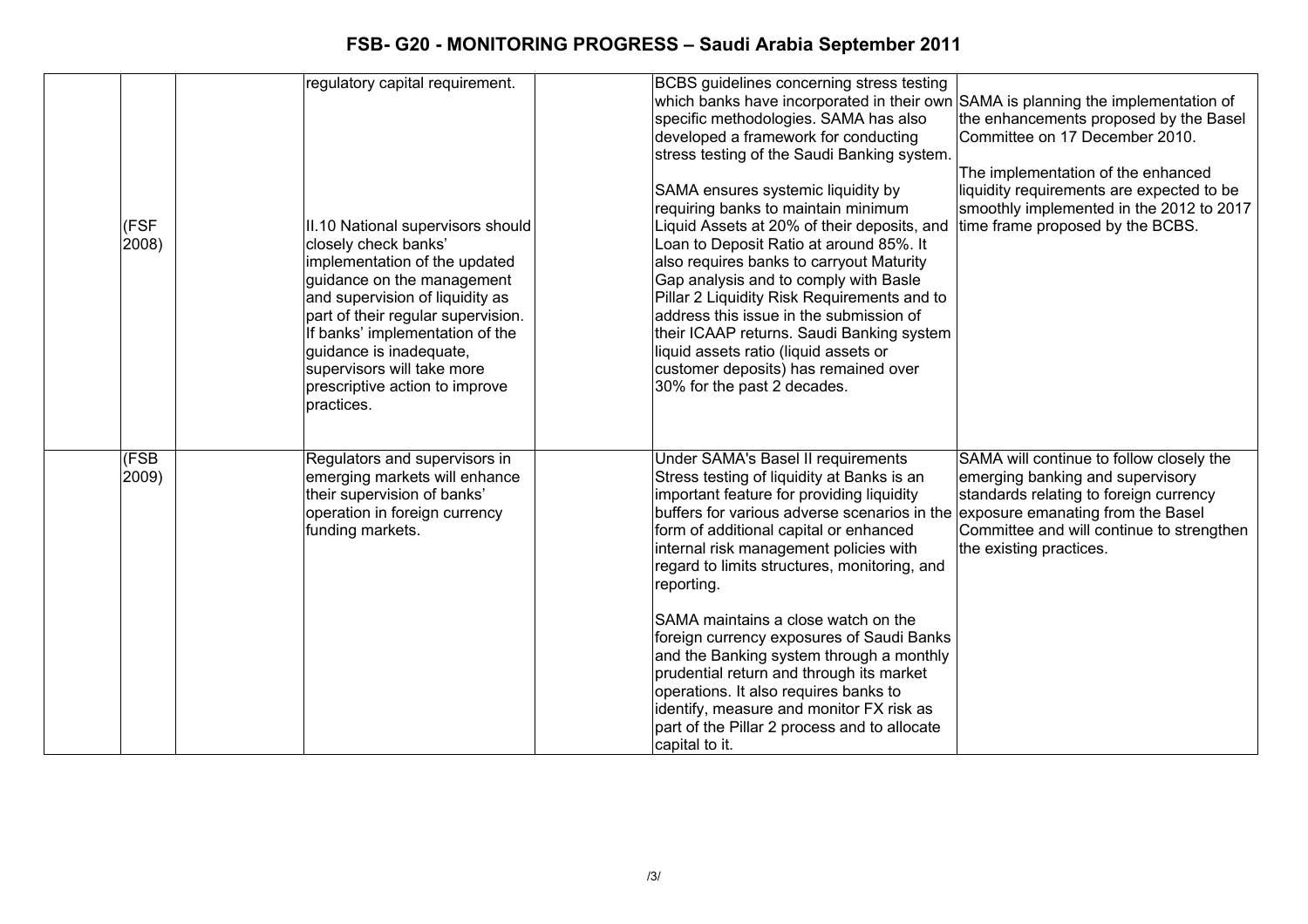|                                  |                         |                                                                                                                               | II. Addressing systemically important financial institutions (SIFIs)                                                                                                                                                                                                                                                                                                |                                                             |                                                                                                                                                                                                                                                                                                                            |                                                                                                                                                                                                                                                                                       |
|----------------------------------|-------------------------|-------------------------------------------------------------------------------------------------------------------------------|---------------------------------------------------------------------------------------------------------------------------------------------------------------------------------------------------------------------------------------------------------------------------------------------------------------------------------------------------------------------|-------------------------------------------------------------|----------------------------------------------------------------------------------------------------------------------------------------------------------------------------------------------------------------------------------------------------------------------------------------------------------------------------|---------------------------------------------------------------------------------------------------------------------------------------------------------------------------------------------------------------------------------------------------------------------------------------|
| 5(19)<br>$ 6 (43, 44)  $ (Pitts) | $\sqrt{\text{(Pitts)}}$ | Consistent,<br>consolidated<br>supervision and<br>regulation of<br><b>SIFIs</b><br>Mandatory<br>international<br>recovery and | All firms whose failure could<br>pose a risk to financial stability<br>must be subject to consistent,<br>consolidated supervision and<br>regulation with high standards.<br>Systemically important financial<br>firms should develop<br>internationally-consistent firm-                                                                                            | Ongoing<br>End-2010 (for<br>setting up crisis<br>management | SAMA regulates Banks and Insurance<br>companies on a consolidated basis. These<br>firms are subject to consistent supervision<br>across the entire firm including their<br>subsidiaries.<br>Currently, no Saudi Bank qualifies to be<br>considered as a G-SIFI, although some G-<br>SIFIs have a branch operation in Saudi | SAMA will continue to follow international<br>standards and practices from FSB, BCBS,<br>Joint Forum, etc. and implement the best<br>international practices.<br>SAMA is following international<br>developments and may consider their<br>relevance to local branches of G-SIFIs for |
|                                  |                         | resolution<br>planning for G-<br><b>SIFIs</b>                                                                                 | specific contingency and<br>resolution plans. Our authorities<br>should establish crisis<br>management groups for the<br>major cross-border firms and a<br>legal framework for crisis<br>intervention as well as improve<br>information sharing in times of<br>stress.                                                                                              | groups)                                                     | Arabia. SAMA is following on these<br>subjects in the context of FSB, BCBS etc<br>and is preparing for the implementation of<br>recommendations emanating from these<br>committees as needed.                                                                                                                              | implementation in Saudi Arabia as deemed<br>appropriate.                                                                                                                                                                                                                              |
|                                  | (Seoul)                 |                                                                                                                               | We agreed that G-SIFIs should<br>be subject to a sustained<br>process of mandatory<br>international recovery and<br>resolution planning. We agreed<br>to conduct rigorous risk<br>assessment on G-SIFIs through<br>international supervisory<br>colleges and negotiate<br>institution-specific crisis<br>cooperation agreements within<br>crisis management groups. | Ongoing                                                     | There are no local G-SIFIs in Saudi Arabia.<br>SAMA is a member of supervisory colleges<br>of some G-SIFIs and is closely following<br>developments in this respect.                                                                                                                                                       | SAMA is to review and implement<br>recommendations emanating from FSB<br>and BCBS on Cross Border crisis<br>management as appropriate.                                                                                                                                                |
|                                  | (Lon)                   |                                                                                                                               | To implement the FSF principles<br>for cross-border crisis<br>management immediately.<br>Home authorities of each major<br>financial institution should<br>ensure that the group of<br>authorities with a common<br>interest in that financial<br>institution meets at least<br>annually.                                                                           |                                                             | SAMA participates in several Supervisory<br>Colleges for foreign banks operating in the<br>Kingdom.<br>SAMA also takes initiatives to conduct<br>bilateral contacts, with home/host<br>authorities.                                                                                                                        | SAMA will continue to coordinate and<br>collaborate with home and host<br>supervisory authorities on relevant issues.                                                                                                                                                                 |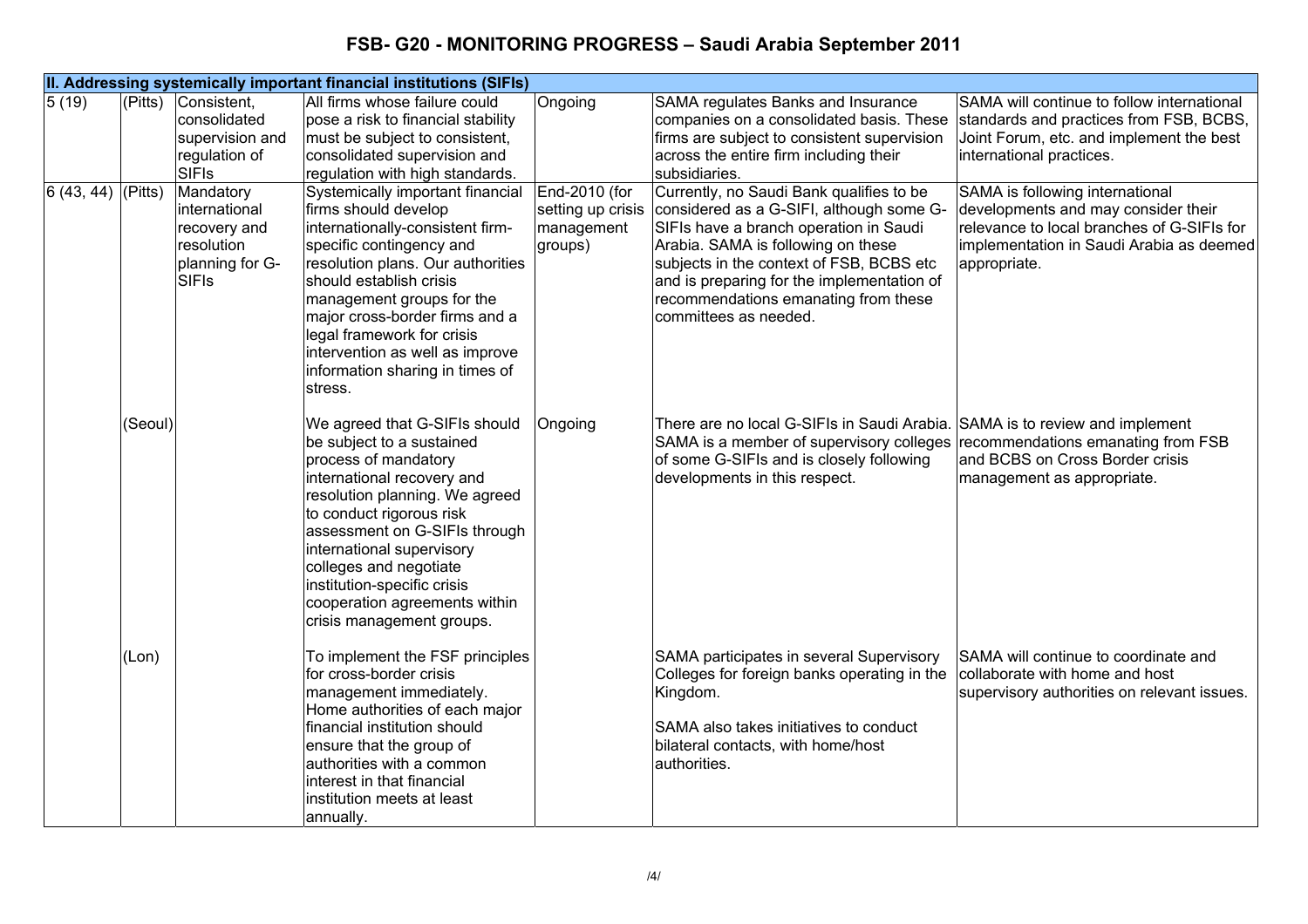| 7(45)          |                | <b>BCBS</b>                                   | (Seoul) Implementation of We reaffirmed our Toronto<br>commitment to national-level                                                                                                                                                                                                       | Ongoing                                                    | SAMA is an independent and empowered<br>body under Banking Control Law for the                                                                                                                                               | SAMA is continuously reviewing these<br>issues.                                        |
|----------------|----------------|-----------------------------------------------|-------------------------------------------------------------------------------------------------------------------------------------------------------------------------------------------------------------------------------------------------------------------------------------------|------------------------------------------------------------|------------------------------------------------------------------------------------------------------------------------------------------------------------------------------------------------------------------------------|----------------------------------------------------------------------------------------|
|                |                | on the cross-<br>border bank<br>resolution    | recommendations implementation of the BCBS's<br>cross-border resolution<br>recommendations.                                                                                                                                                                                               |                                                            | Regulation and Supervision of Banks. In<br>exercise of its powers, SAMA can take<br>necessary actions.                                                                                                                       |                                                                                        |
|                | (Tor)          |                                               | We endorsed and have<br>committed to implement our<br>domestic resolution powers and<br>tools in a manner that preserves<br>financial stability and are<br>committed to implement the ten<br>key recommendations on cross-<br>border bank resolution issued by<br>the BCBS in March 2010. |                                                            | SAMA is studying the recommendations<br>and taking appropriate actions as needed                                                                                                                                             |                                                                                        |
|                | (WAP)          |                                               | National and regional authorities<br>should review resolution regimes<br>and bankruptcy laws in light of<br>recent experience to ensure that<br>they permit an orderly wind-<br>down of large complex cross-<br>border financial institutions.                                            |                                                            | SAMA is in charge of the supervision and<br>resolution of Banks under the Banking<br>Control Law.<br>SAMA will study how best to implement<br>this recommendation.                                                           | On-going work                                                                          |
|                | (FSF<br>2008)  |                                               | VI.6 Domestically, authorities<br>need to review and, where<br>needed, strengthen legal powers<br>and clarify the division of<br>responsibilities of different<br>national authorities for dealing<br>with weak and failing banks.                                                        |                                                            |                                                                                                                                                                                                                              |                                                                                        |
| 8(41)          | (Lon)          | Supervisory<br>colleges                       | To establish the remaining<br>supervisory colleges for<br>significant cross-border firms by<br>June 2009.                                                                                                                                                                                 | June 2009 (for<br>establishing<br>supervisory<br>colleges) | SAMA is participating in some existing and SAMA has already participated in some<br>will participate in any new supervisory<br>colleges established by the home<br>authorities of foreign banks operating in the<br>Kingdom. | supervisory colleges established by home<br>authorities and is willing to join others. |
|                | (Seoul)        |                                               | We agreed to conduct rigorous<br>risk assessment on these firms<br>through international supervisory<br>colleges                                                                                                                                                                          | Ongoing                                                    |                                                                                                                                                                                                                              |                                                                                        |
| $\sqrt{9(42)}$ | (FSF)<br>2008) | Supervisory<br>exchange of<br>information and | V.7 To quicken supervisory<br>responsiveness to developments<br>that have a common effect                                                                                                                                                                                                 | Ongoing                                                    | SAMA is participating in FSB, BCBS and<br>other forums that are working on such<br>issues.                                                                                                                                   | On-going work.                                                                         |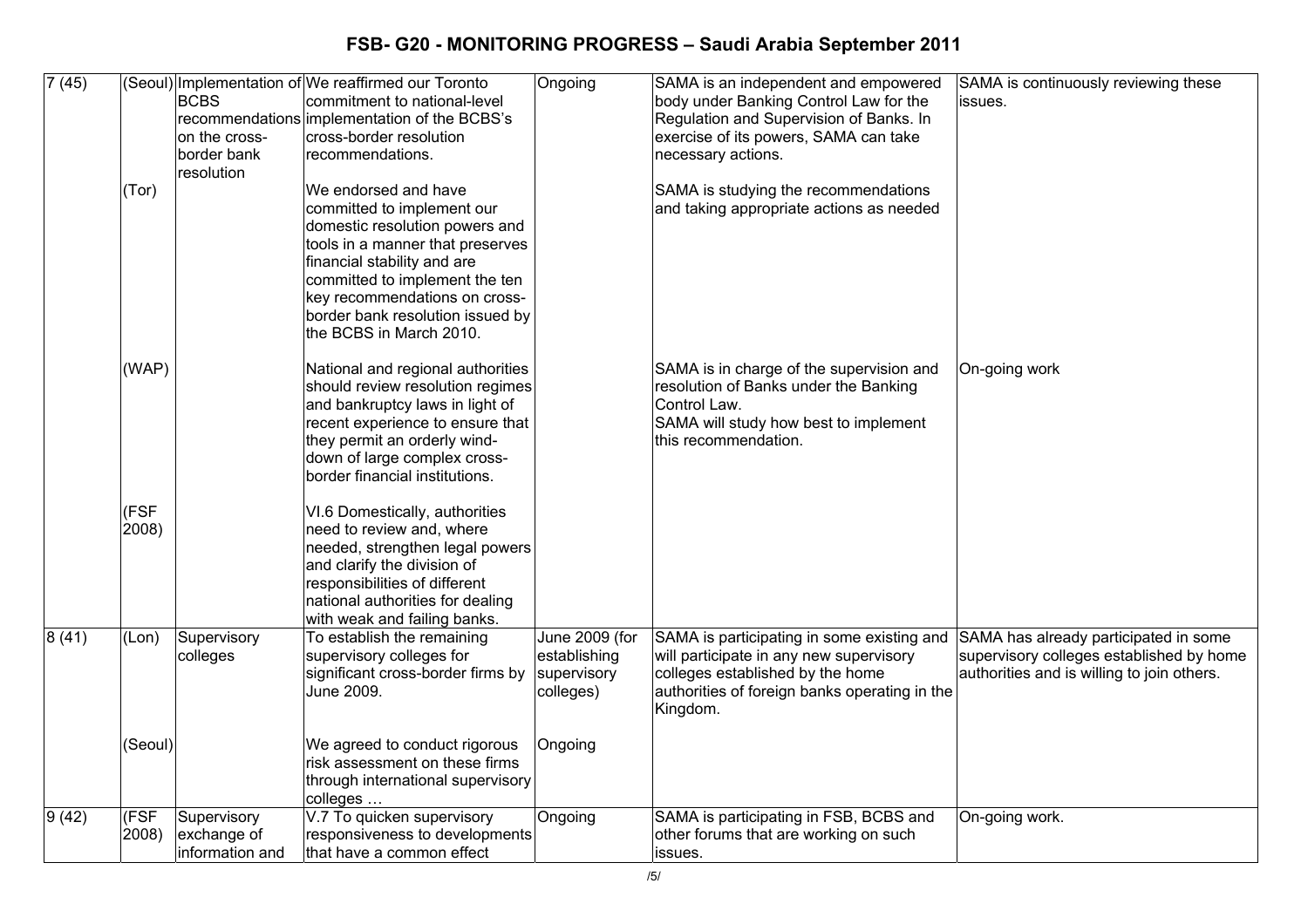|          |               | coordination                                                                                    | across a number of institutions,<br>supervisory exchange of                                                                                                                                                                                                                                     |         | Also, SAMA is working at the Regional                                                                                                                                                                                                                                                                                                                                                                                                                                                                                              |                                                                                                                                                                                                                                                                                                                                                   |
|----------|---------------|-------------------------------------------------------------------------------------------------|-------------------------------------------------------------------------------------------------------------------------------------------------------------------------------------------------------------------------------------------------------------------------------------------------|---------|------------------------------------------------------------------------------------------------------------------------------------------------------------------------------------------------------------------------------------------------------------------------------------------------------------------------------------------------------------------------------------------------------------------------------------------------------------------------------------------------------------------------------------|---------------------------------------------------------------------------------------------------------------------------------------------------------------------------------------------------------------------------------------------------------------------------------------------------------------------------------------------------|
|          |               |                                                                                                 | information and coordination in<br>the development of best practice<br>benchmarks should be improved                                                                                                                                                                                            |         | level with other supervisors on these<br>issues.                                                                                                                                                                                                                                                                                                                                                                                                                                                                                   |                                                                                                                                                                                                                                                                                                                                                   |
|          |               |                                                                                                 | at both national and international<br>levels.                                                                                                                                                                                                                                                   |         |                                                                                                                                                                                                                                                                                                                                                                                                                                                                                                                                    |                                                                                                                                                                                                                                                                                                                                                   |
| 10 (New) |               | (Seoul) More effective<br>oversight and<br>supervision                                          | We agreed that supervisors<br>should have strong and<br>unambiguous mandates,<br>sufficient independence to act,<br>appropriate resources, and a full<br>suite of tools and powers to<br>proactively identify and address<br>risks, including regular stress<br>testing and early intervention. | Ongoing | SAMA in 2011 has been subject to an IMF-<br>WB FSAP which has evaluated SAMA<br>against the Basel Core Principles. The<br>assessment is positive and largely confirms address risks. SAMA will continue to use<br>compliance with the core principles.                                                                                                                                                                                                                                                                             | SAMA has the mandate and power to act<br>independently, has sufficient resources<br>and powers and tools to identify and<br>its powers and resources to ensure<br>effective oversight and supervision.                                                                                                                                            |
|          |               |                                                                                                 | III. Extending the regulatory perimeter to entities/activities that pose risks to the financial system                                                                                                                                                                                          |         |                                                                                                                                                                                                                                                                                                                                                                                                                                                                                                                                    |                                                                                                                                                                                                                                                                                                                                                   |
| 11(27)   | (Lon)         | Review of the<br>regulatory<br><b>framework</b>                                                 | We will each review and adapt<br>boundaries of the the boundaries of the regulatory<br>framework to keep pace with<br>developments in the financial<br>system and promote good<br>practices and consistent<br>approaches at an international<br>level.                                          | Ongoing | The Banking Control Law already provides<br>for simple to understand quantitative<br>leverage ratio for capital. SAMA also uses<br>other simple ratios such as loans to deposit BCBS timeframe. SAMA is also planning<br>ratio in this regard. These ratios continue to to commence work on the proposed<br>be applied along with other risk sensitive<br>ratios from the Basel Committee.<br>SAMA is planning to introduce new<br>leverage ratios emanating from the Basel<br>Committee as needed.                                | SAMA has adopted and implemented the<br>capital leverage ratio in 2011. It will<br>continue to monitor it until 2015 in line with<br>liquidity coverage and Net Stable Funding<br>ratios. A representative sample of Saudi<br>Banks are participating in the ongoing<br>Basel III Implementation Monitoring/QIS<br>exercises on an ongoing basis. |
| 12(30)   | (FSF<br>2008) | Supervisory<br>resources and<br>expertise to<br>oversee the risks<br>of financial<br>innovation | V.1 Supervisors should see that Ongoing<br>they have the requisite<br>resources and expertise to<br>oversee the risks associated<br>with financial innovation and to<br>ensure that firms they supervise<br>have the capacity to understand<br>and manage the risks.                            |         | SAMA continuously assesses the expertise<br>and technical knowledge of its pool of<br>professionals both within itself and banks<br>with regard to sophisticated financial<br>products. SAMA's Institute of Banking<br>conducts training for the supervisory staff<br>on market innovations, new products and<br>services and on new international<br>standards. Further, it conducts training for<br>banks and insurance companies.<br>SAMA also uses outside consultants to<br>supplement its internal resources when<br>needed. | Ongoing process. A number of initiatives<br>are currently underway for capacity<br>building of our human resources and to<br>introduce other tools and techniques for<br>continuing improvements in supervisory<br>process.                                                                                                                       |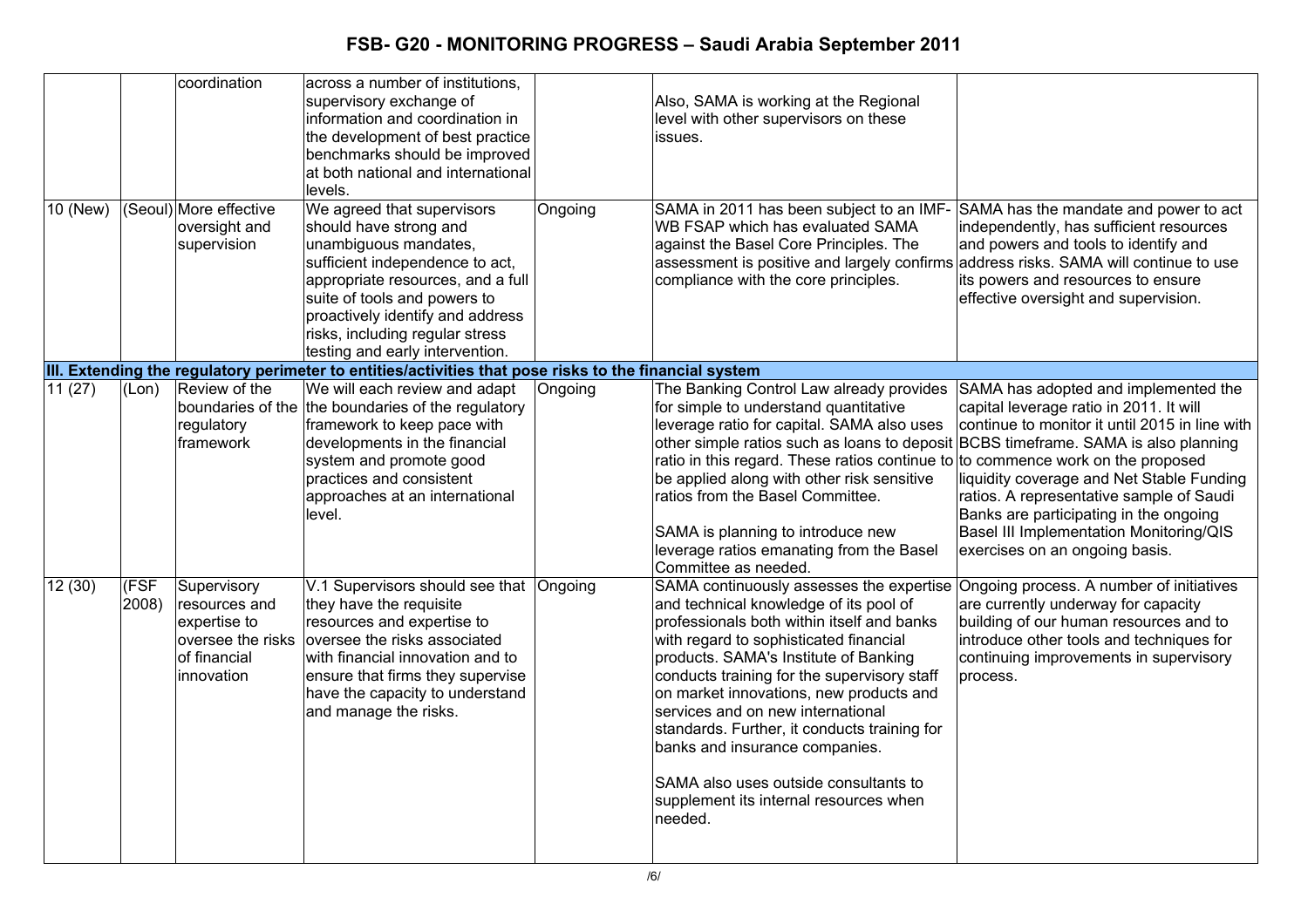| <b>Hedge funds</b> |       |                                                                     |                                                                                                                                                                                                                                                                                                                                                                                                                                                                                                                                                                                                                                                                  |          |                                                                                                                                                                                                                                                                                                                                                                                                                                                                                                                                                                                         |                                                                                                                                                                                                                                                  |
|--------------------|-------|---------------------------------------------------------------------|------------------------------------------------------------------------------------------------------------------------------------------------------------------------------------------------------------------------------------------------------------------------------------------------------------------------------------------------------------------------------------------------------------------------------------------------------------------------------------------------------------------------------------------------------------------------------------------------------------------------------------------------------------------|----------|-----------------------------------------------------------------------------------------------------------------------------------------------------------------------------------------------------------------------------------------------------------------------------------------------------------------------------------------------------------------------------------------------------------------------------------------------------------------------------------------------------------------------------------------------------------------------------------------|--------------------------------------------------------------------------------------------------------------------------------------------------------------------------------------------------------------------------------------------------|
| 13(33)             | (Lon) | (Seoul) Regulation<br>(including<br>registration) of<br>hedge funds | We also firmly recommitted to<br>work in an internationally<br>consistent and non-<br>discriminatory manner to<br>strengthen regulation and<br>supervision on hedge funds,<br>Hedge funds or their managers<br>will be registered and will be<br>required to disclose appropriate<br>information on an ongoing basis<br>to supervisors or regulators,<br>including on their leverage,<br>necessary for assessment of the<br>systemic risks they pose<br>individually or collectively.<br>Where appropriate registration<br>should be subject to a minimum<br>size. They will be subject to<br>oversight to ensure that they<br>have adequate risk<br>management. | End-2009 | Saudi Arabia supports regulating Hedge<br>Funds to ensure that their activities in the<br>markets do not pose risks to smooth<br>functioning of those markets. In this regard<br>it believes that the proposed rules to<br>register hedge funds and their managers<br>(instead of regulatory them) do not go far<br>enough to supervise them properly and to<br>make them more transparent.<br>In this regard, under the Capital Market<br>Law, the CMA has responsibility for<br>licensing and approving the distribution of<br>investment and hedge fund products in<br>Saudi Arabia. | Relevant authorities in Saudi Arabia are<br>closely monitoring international<br>developments in this area for their<br>relevance and future implementation in the<br>Saudi market.                                                               |
| 14 (34)            | (Lon) | Effective<br>oversight of<br>cross-border<br>funds                  | We ask the FSB to develop<br>mechanisms for cooperation and<br>information sharing between<br>relevant authorities in order to<br>ensure effective oversight is<br>maintained when a fund is<br>located in a different jurisdiction<br>from the manager. We will,<br>cooperating through the FSB,<br>develop measures that<br>implement these principles by<br>the end of 2009.                                                                                                                                                                                                                                                                                  | End-2009 | Relevant supervisory authorities in Saudi<br>Arabia (SAMA and CMA) are following<br>closely the developments in FSB, BCBS<br>and IOSCO and will take appropriate<br>actions as needed.                                                                                                                                                                                                                                                                                                                                                                                                  | On going process                                                                                                                                                                                                                                 |
| 15(35)             | (Lon) | Effective<br>management of<br>associated with<br>hedge funds        | Supervisors should require that<br>institutions which have hedge<br>counter-party risk funds as their counterparties<br>have effective risk management,<br>including mechanisms to monitor<br>the funds' leverage and set limits<br>for single counterparty<br>exposures.                                                                                                                                                                                                                                                                                                                                                                                        | Ongoing  | Investment by Saudi Banks in Hedge<br>Funds is very limited.<br>SAMA recognizes the risks emanating from introduced international standards that<br>Hedge Funds and has accordingly<br>introduced international standards that<br>were issued by the Basel Committee on<br>Banking Supervision. These requirements<br>will be further strengthened in light of<br>recent developments in standards.                                                                                                                                                                                     | SAMA recognizes the risks emanating<br>from Hedge Funds and has accordingly<br>were issued by the Basel Committee on<br>Banking Supervision. These requirements<br>will be further strengthened in light of<br>recent developments in standards. |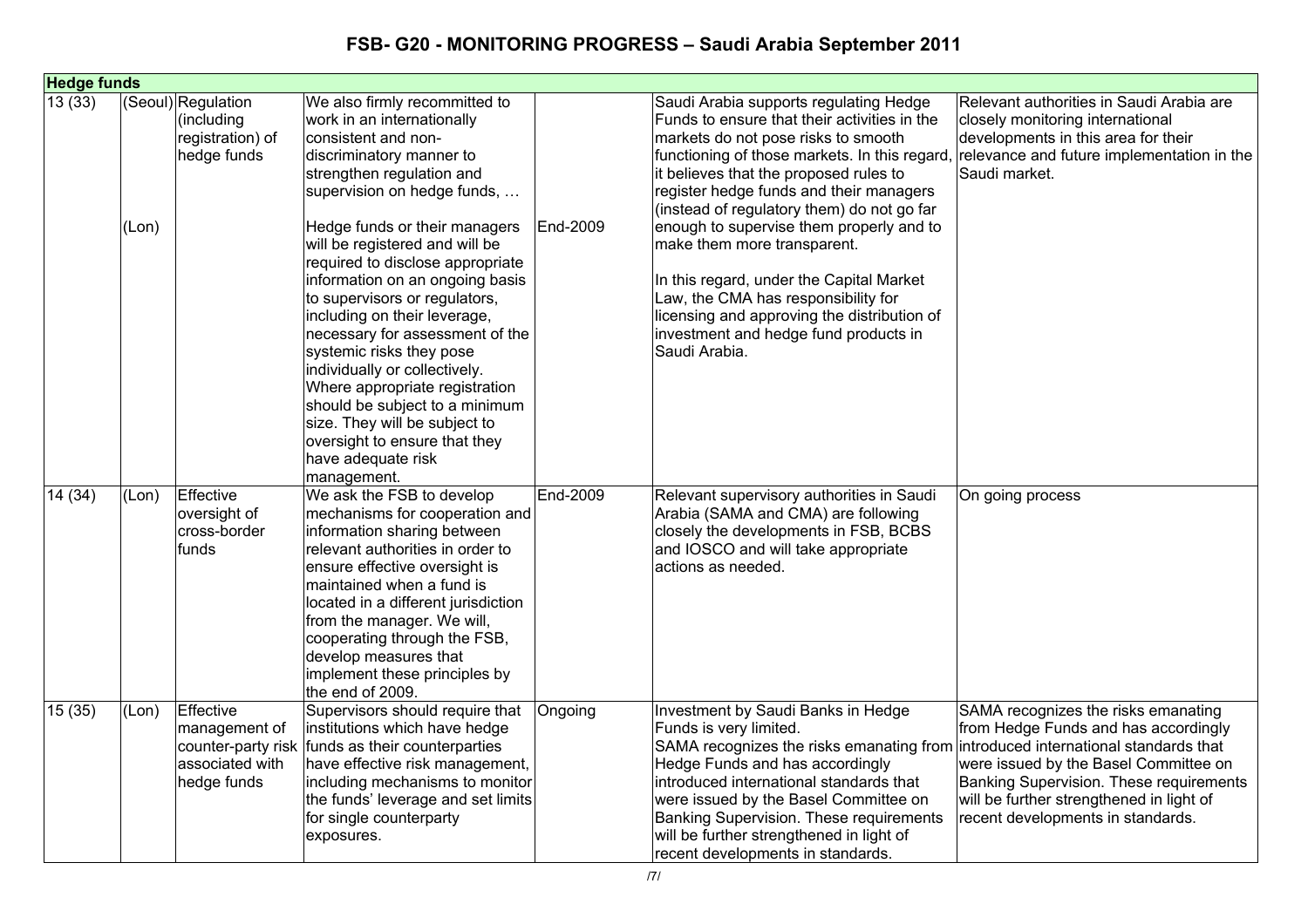|  | SAMA closely monitors banks' proprietary |  |
|--|------------------------------------------|--|
|  | investment activities in Hedge Funds and |  |
|  | structured products.                     |  |
|  | SAMA has regulatory requirements         |  |
|  | concerning effective governance and risk |  |
|  | management systems including single      |  |
|  | obligor limits.                          |  |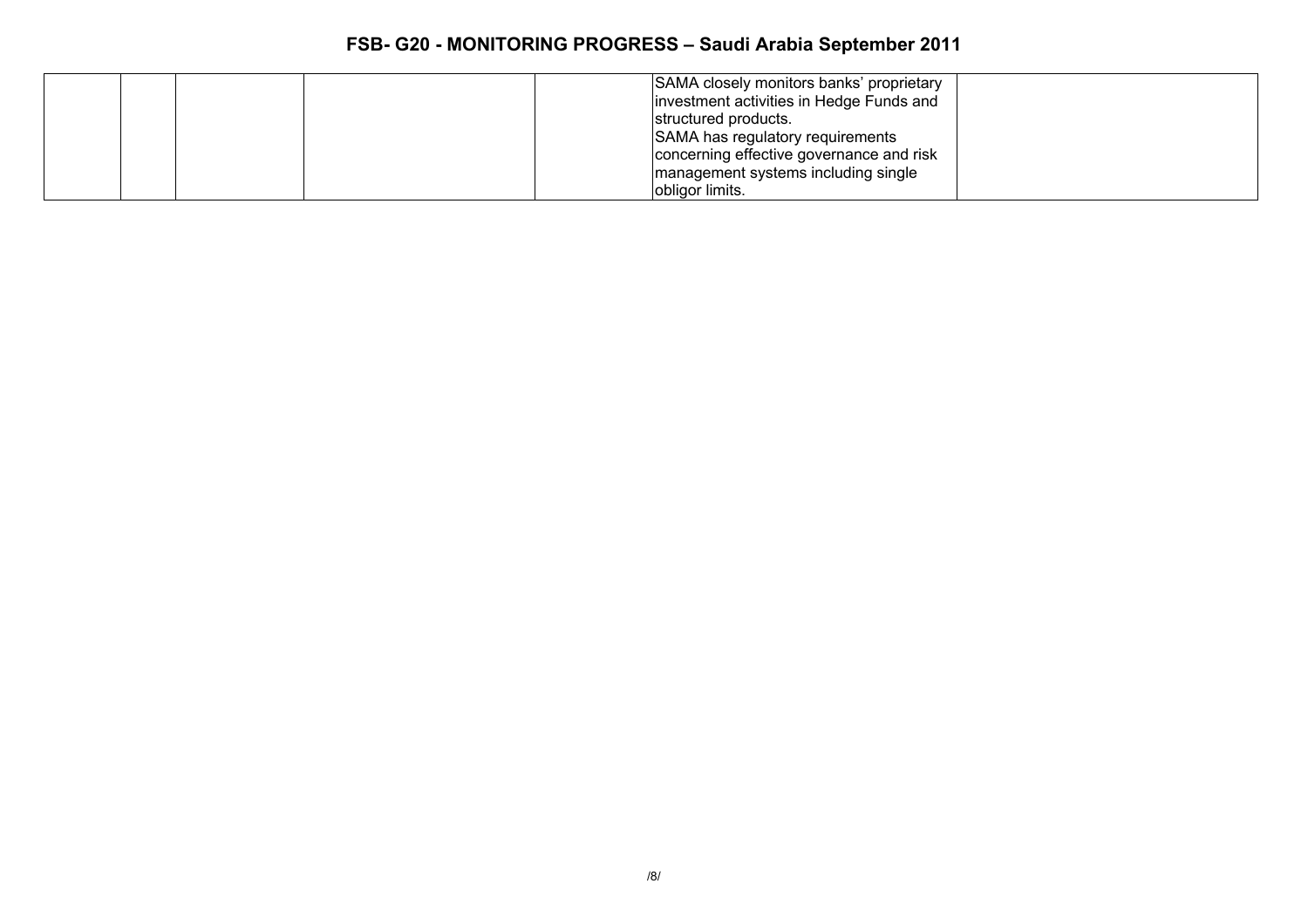| 16(36)         | (FSF<br>2008)    | Guidance on the<br>management of<br>exposures to<br>leveraged<br>counterparties                                                                                                                      | II.17 Supervisors will strengthen<br>their existing guidance on the<br>management of exposures to<br>leveraged counterparties                                                                                                                                                                                                                                       | Ongoing     | SAMA is closely monitoring Banks<br>exposures to leveraged counterparties and<br>strengthening its regulation in light of<br>international developments.                                                                                                                                                                                                                                                                    | SAMA will continue to take additional<br>measures in this area in line with<br>international standards. |
|----------------|------------------|------------------------------------------------------------------------------------------------------------------------------------------------------------------------------------------------------|---------------------------------------------------------------------------------------------------------------------------------------------------------------------------------------------------------------------------------------------------------------------------------------------------------------------------------------------------------------------|-------------|-----------------------------------------------------------------------------------------------------------------------------------------------------------------------------------------------------------------------------------------------------------------------------------------------------------------------------------------------------------------------------------------------------------------------------|---------------------------------------------------------------------------------------------------------|
| Securitisation |                  |                                                                                                                                                                                                      |                                                                                                                                                                                                                                                                                                                                                                     |             |                                                                                                                                                                                                                                                                                                                                                                                                                             |                                                                                                         |
| 17(50)         | (FSB<br>2009)    | <b>BCBS/IOSCO</b><br>measures for<br>securitisation                                                                                                                                                  | Implementation of During 2010, supervisors and<br>regulators will:<br>implement the measures<br>decided by the Basel<br>Committee to strengthen<br>the capital requirement of<br>securitisation and establish<br>clear rules for banks'<br>management and<br>disclosure;<br>implement IOSCO's<br>proposals to strengthen<br>practices in securitisation<br>markets. | During 2010 | SAMA has established a strong risk capital<br>framework for Banks in line with the Basel<br>II requirements including countercyclical<br>capital and provisioning requirements.<br>Consequently, Saudi Banks continue to<br>have high levels of capital and provisions<br>by international standards.<br>SAMA has already taken steps to expose<br>banks to the recent Basle standards and to<br>seek their implementation. | On-going work.                                                                                          |
| 18 (51,<br>52) | (Lon)<br>(Pitts) | Improvement in<br>the risk<br>management of<br>securitisation,<br>including<br>retainment of a<br>part of the risk of<br>the underlying<br>assets by<br>securitisation<br>sponsors or<br>originators | The BCBS and authorities<br>should take forward work on<br>improving incentives for risk<br>management of securitisation,<br>including considering due<br>diligence and quantitative<br>retention requirements by 2010.<br>Securitization sponsors or<br>originators should retain a part                                                                           | By 2010     | SAMA is an active member and participant SAMA will study and implement as<br>of various BCBS sub-committees. SAMA<br>has actively formulated and issued relevant guidelines formulated and issued in order<br>standards and guidelines in order to<br>improve risk management.<br>SAMA is a member of the working group at On-going work.<br>the BCBS currently working on this subject.                                    | appropriate, any further standards and<br>to improve risk management.                                   |
|                |                  |                                                                                                                                                                                                      | of the risk of the underlying<br>assets, thus encouraging them<br>to act prudently.                                                                                                                                                                                                                                                                                 |             |                                                                                                                                                                                                                                                                                                                                                                                                                             |                                                                                                         |
| 19 (10)        | (FSF<br>2008)    | Strengthening of<br>regulatory and<br>for monolines                                                                                                                                                  | II.8 Insurance supervisors<br>should strengthen the regulatory<br>capital framework and capital framework for<br>monoline insurers in relation to<br>structured credit.                                                                                                                                                                                             | Ongoing     | SAMA's regulatory and supervisory<br>framework is continuously being<br>strengthened in accordance with new<br>developments in the Insurance sector and<br>to international best practices.                                                                                                                                                                                                                                 | Ongoing process.                                                                                        |
| 20(54)         | (FSF<br>2008)    | Strengthening of<br>supervisory                                                                                                                                                                      | II.18 Regulators of institutional<br>investors should strengthen the                                                                                                                                                                                                                                                                                                | Ongoing     | SAMA requires banks to strengthen their<br>internal risk management system to be                                                                                                                                                                                                                                                                                                                                            | Ongoing process                                                                                         |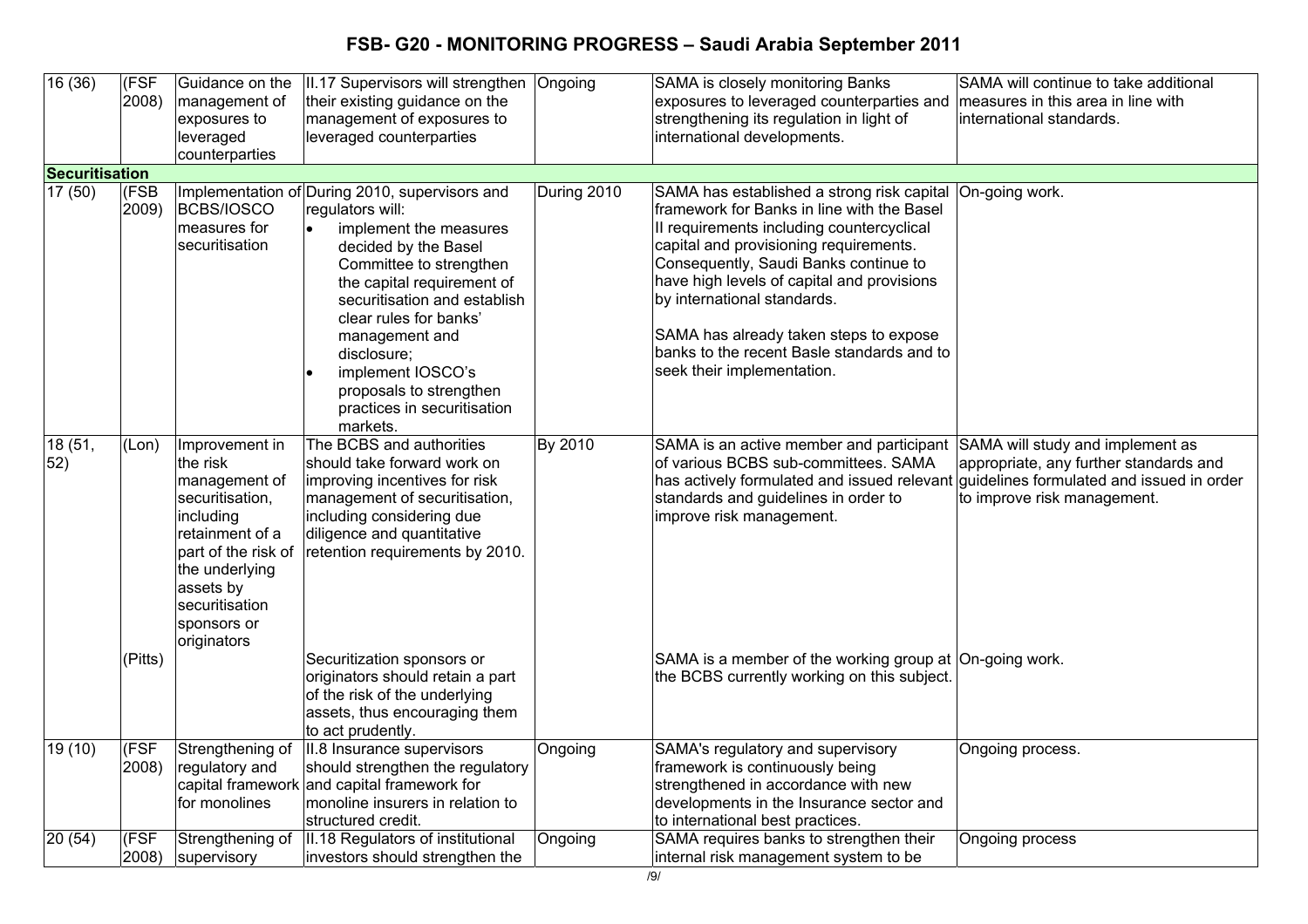| 21(14)        | (FSF<br>2008) | requirements or<br>investment in<br>structured<br>products<br>Enhanced<br>disclosure of<br>securitised<br>products                                                                                                                       | requirements or best practices<br>best practices for for firms' processes for<br>investment in structured<br>products.<br>III.10-III.13 Securities market<br>regulators should work with<br>market participants to expand<br>information on securitised<br>products and their underlying<br>assets.                                       | Ongoing                      | commensurate with the underlying risks of<br>structured investment products. In<br>particular, banks are expected to carryout<br>extensive due diligence work in relation to<br>their investments.<br>Saudi authorities are continuously taking<br>regulatory and other steps to disseminate<br>information on market products including<br>securitized products and their underlying<br>assets. These steps are taken in<br>conjunction with the efforts by other market<br>participants to enhance market knowledge<br>and transparency.                                                                                                                                                                                               | These efforts are a part of the Authorities<br>Medium term plan of educating the<br>investors' community.           |
|---------------|---------------|------------------------------------------------------------------------------------------------------------------------------------------------------------------------------------------------------------------------------------------|-------------------------------------------------------------------------------------------------------------------------------------------------------------------------------------------------------------------------------------------------------------------------------------------------------------------------------------------|------------------------------|------------------------------------------------------------------------------------------------------------------------------------------------------------------------------------------------------------------------------------------------------------------------------------------------------------------------------------------------------------------------------------------------------------------------------------------------------------------------------------------------------------------------------------------------------------------------------------------------------------------------------------------------------------------------------------------------------------------------------------------|---------------------------------------------------------------------------------------------------------------------|
|               |               | IV. Improving OTC derivatives markets                                                                                                                                                                                                    |                                                                                                                                                                                                                                                                                                                                           |                              |                                                                                                                                                                                                                                                                                                                                                                                                                                                                                                                                                                                                                                                                                                                                          |                                                                                                                     |
| 22(17,<br>18) |               | (Seoul) Reforming OTC<br>derivative<br>markets,<br>including the<br><b>CDS</b> markets<br>(e.g. CCP); and<br>trading of all<br>standardized<br><b>OTC</b> derivatives<br>on exchanges,<br>clearing and<br>trade repository<br>reporting. | We endorsed the FSB's<br>recommendations for<br>implementing our previous<br>commitments in an<br>standardisation of internationally consistent<br>manner, recognizing the<br>importance of a level playing<br>field.                                                                                                                     | By end-2012 at<br>the latest | The Banks in the Kingdom use plain vanilla SAMA will only be able to respond once<br>products and the size of the OTC markets<br>at 0.04 % of the global outstanding<br>Notional values of OTC Derivatives<br>Contracts is nominal, however SAMA has<br>established a Committee of Banks to<br>conduct a self-assessment that will study<br>the need and extent of standardization of<br>OTC products in the market and will study<br>all the other recommendations including<br>the need for establishment of Central<br>Counterparties (CCP) dealing with OTC<br>Derivatives. The Committee will be<br>required to complete the self assessment<br>by its working Group and present its<br>recommendations to SAMA before end<br>2011. | the conclusions and recommendations of<br>the self-assessment study is completed<br>which are expected by end 2011. |
|               | (Pitts)       |                                                                                                                                                                                                                                          | All standardized OTC derivative<br>contracts should be traded on<br>exchanges or electronic trading<br>platforms, where appropriate,<br>and cleared through central<br>counterparties by end-2012 at<br>the latest. OTC derivative<br>contracts should be reported to<br>trade repositories. Non-centrally<br>cleared contracts should be |                              | SAMA and the relevant bodies will continue On-going work.<br>to monitor international developments in<br>this area and take necessary action as<br>Ineeded.                                                                                                                                                                                                                                                                                                                                                                                                                                                                                                                                                                              |                                                                                                                     |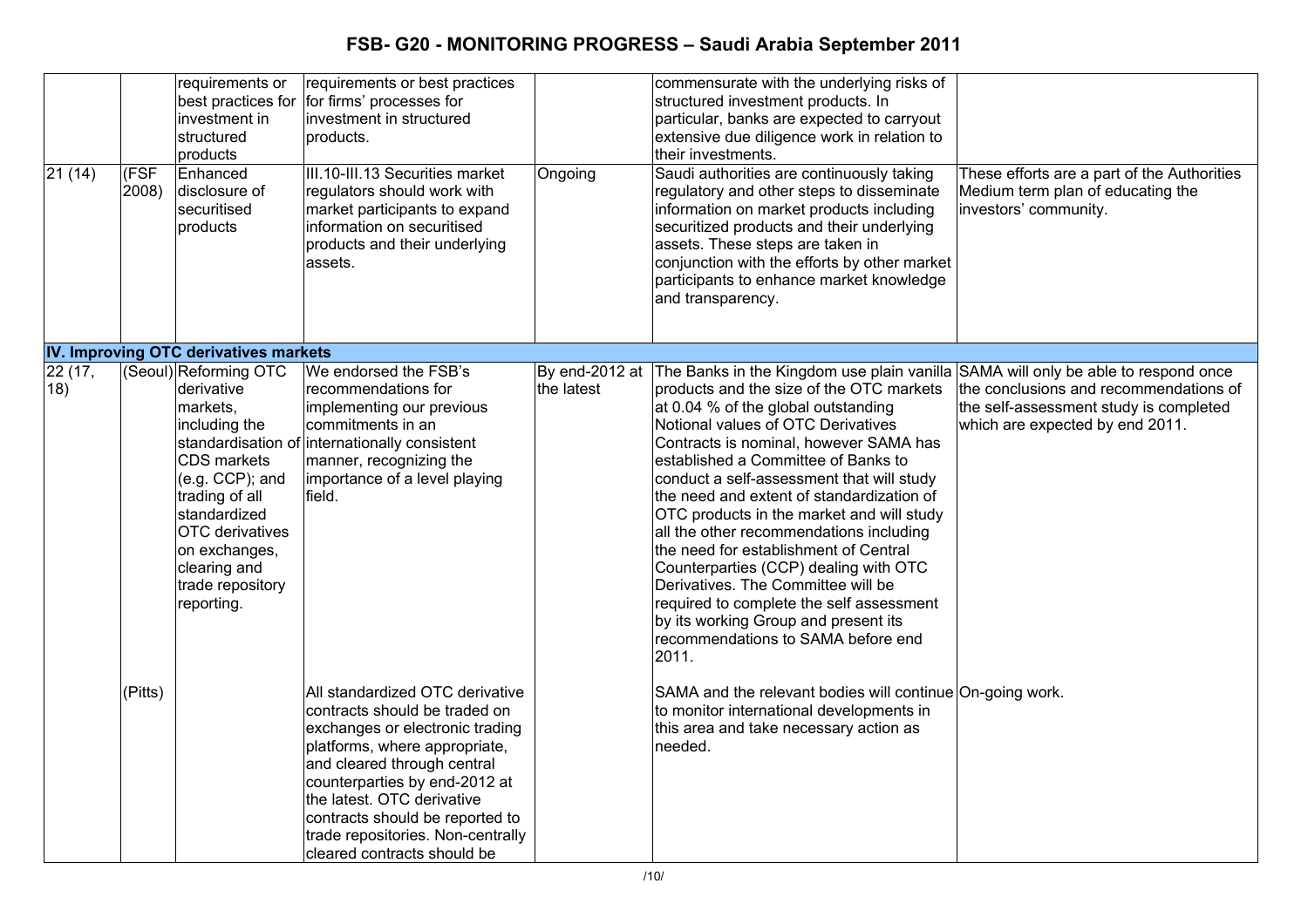|         | (Lon)         |                                                                                          | subject to higher capital<br>requirements.<br>We will promote the<br>standardization and resilience of<br>credit derivatives markets, in<br>particular through the<br>establishment of central clearing<br>counterparties subject to<br>effective regulation and<br>supervision. We call on the<br>industry to develop an action<br>plan on standardisation by<br>autumn 2009"                                                          |                         | SAMA is monitoring the work by the<br>relevant parties and the global Banking<br>Industry on the reforms of the central<br>clearing and will take necessary action as<br>appropriate.                                                                                                                                                                                                                                                      | SAMA will continue to follow developments<br>in this area.                                                                                 |
|---------|---------------|------------------------------------------------------------------------------------------|-----------------------------------------------------------------------------------------------------------------------------------------------------------------------------------------------------------------------------------------------------------------------------------------------------------------------------------------------------------------------------------------------------------------------------------------|-------------------------|--------------------------------------------------------------------------------------------------------------------------------------------------------------------------------------------------------------------------------------------------------------------------------------------------------------------------------------------------------------------------------------------------------------------------------------------|--------------------------------------------------------------------------------------------------------------------------------------------|
|         |               |                                                                                          | V. Developing macro-prudential frameworks and tools                                                                                                                                                                                                                                                                                                                                                                                     |                         |                                                                                                                                                                                                                                                                                                                                                                                                                                            |                                                                                                                                            |
| 23(25)  | (Lon)         | Amendment of<br>regulatory<br>systems to take<br>account of<br>macro-prudential<br>risks | Amend our regulatory systems<br>to ensure authorities are able to<br>identify and take account of<br>macro-prudential risks across<br>the financial system including in<br>the case of regulated banks,<br>shadow banks and private pools<br>of capital to limit the build up of<br>systemic risk.                                                                                                                                      | Ongoing                 | Over the past several years SAMA has<br>implemented several measures and<br>indicators for Macro prudential risks. SAMA<br>is continuing to review these for further<br>refinements as relevant.<br>Also, Saudi Arabia is in the process of<br>enacting new laws to cover mortgage,<br>leasing, finance companies. The Capital<br>Market Authority is tasked with the<br>regulation of Investment Funds, Private<br>bonds of Capital, etc. | SAMA powers will be further enhanced<br>under new legislation being enacted that<br>will cover Leasing, Finance and Mortgage<br>companies. |
| 24 (26) | (Lon)         | Powers for<br>gathering<br>relevant<br>information by<br>national<br>regulators          | <b>Ensure that national regulators</b><br>possess the powers for<br>gathering relevant information<br>on all material financial<br>institutions, markets and<br>instruments in order to assess<br>the potential for failure or severe<br>stress to contribute to systemic<br>risk. This will be done in close<br>coordination at international<br>level in order to achieve as<br>much consistency as possible<br>across jurisdictions. | Ongoing                 | SAMA already enjoys considerable powers<br>and collects information at the institutional<br>and market levels. It also contributes<br>market data to international bodies such as<br>the BIS and IMF. These information<br>gathering activities will be enhanced, as<br>needed, in line with international<br>developments.                                                                                                                | SAMA will enhance the activities of<br>information gathering, as needed, in line<br>with international developments.                       |
| 25(28)  | (FSF<br>2009) | Use of macro-<br>prudential tools                                                        | 3.1 Authorities should use<br>quantitative indicators and/or<br>constraints on leverage and                                                                                                                                                                                                                                                                                                                                             | End-2009 and<br>ongoing | The Banking Control Law already provides<br>for simple to understand quantitative<br>leverage ratio for capital. SAMA also uses                                                                                                                                                                                                                                                                                                            | Once the new international standards with<br>regard to Bank leverage are finalized by<br>BCBS, SAMA has implemented these in               |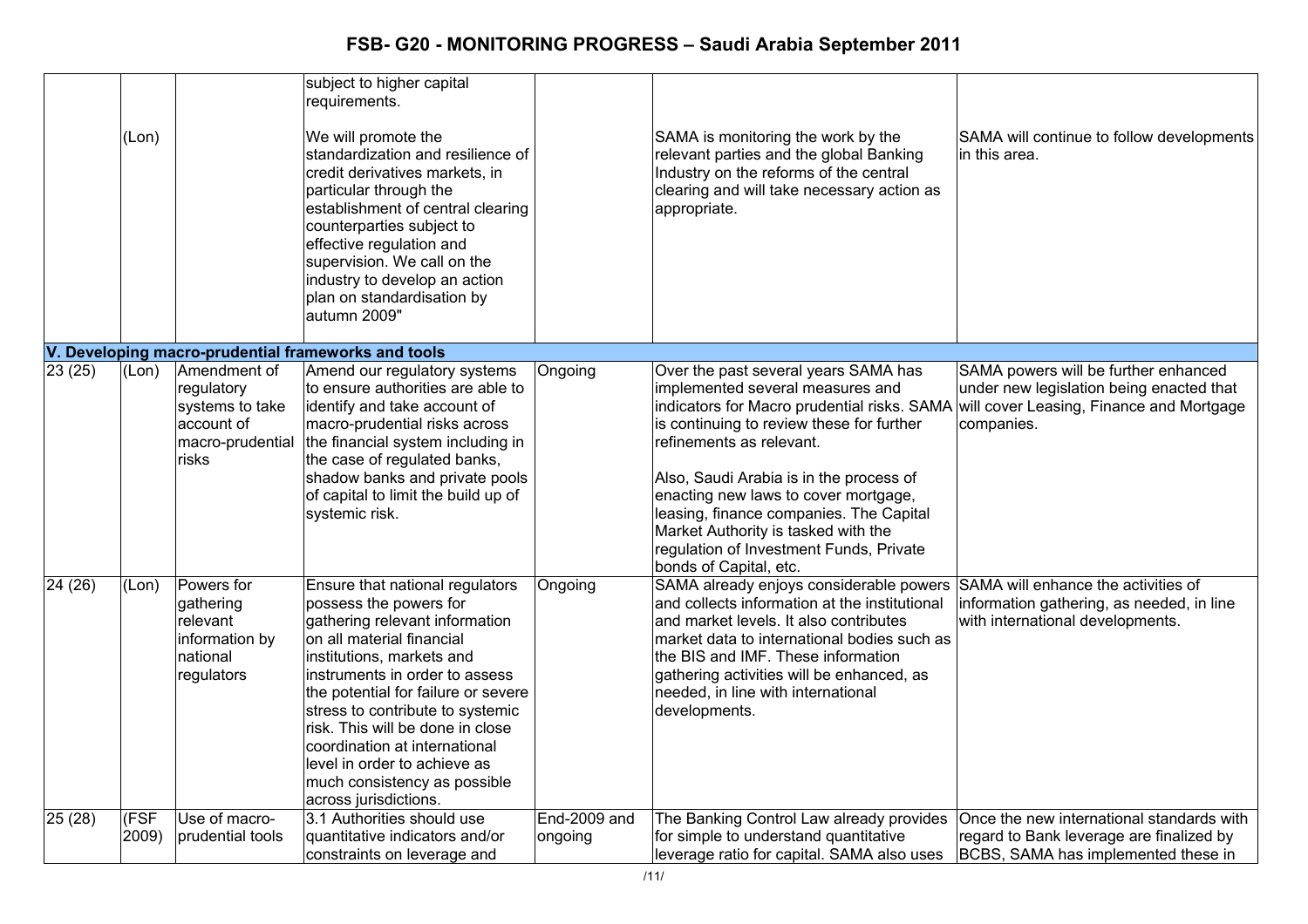|          |               |                                                                               | margins as macro-prudential<br>tools for supervisory purposes.<br>Authorities should use<br>quantitative indicators of<br>leverage as guides for policy,<br>both at the institution-specific<br>and at the macro-prudential<br>(system-wide) level Authorities<br>should review enforcing<br>minimum initial margins and<br>haircuts for OTC derivatives and<br>securities financing transactions. |          | other simple ratios such as loans to deposit the Banking system in Saudi Arabia in<br>ratio in this regard. These ratios continue to 2011.<br>be applied along with other risk sensitive<br>ratios from the Basel Committee.<br>In 2011, SAMA has introduced a new<br>leverage ratio emanating from the Basel<br>Committee. |                                                                                                                                                                                                                                           |
|----------|---------------|-------------------------------------------------------------------------------|----------------------------------------------------------------------------------------------------------------------------------------------------------------------------------------------------------------------------------------------------------------------------------------------------------------------------------------------------------------------------------------------------|----------|-----------------------------------------------------------------------------------------------------------------------------------------------------------------------------------------------------------------------------------------------------------------------------------------------------------------------------|-------------------------------------------------------------------------------------------------------------------------------------------------------------------------------------------------------------------------------------------|
| 26 (29)  | (WAP)         | Monitoring of<br>asset price<br>changes                                       | Authorities should monitor<br>substantial changes in asset<br>prices and their implications for<br>the macro economy and the<br>financial system.                                                                                                                                                                                                                                                  | Ongoing  | SAMA monitors systemic risk in the<br>domestic, regional, and international<br>markets and monitor movements in asset<br>prices for their implication for financial<br>stability in Saudi Arabia and takes<br>necessary actions as needed. This also<br>includes an assessment of their impact.                             | SAMA continues to monitor the<br>movements in asset prices and their<br>impact on the financial system and the<br>macro-economy.                                                                                                          |
| 27 (32)  | (FSF<br>2008) | Improved<br>cooperation<br>between<br>supervisors and<br>central banks        | V.8 Supervisors and central<br>banks should improve<br>cooperation and the exchange of<br>information including in the<br>assessment of financial stability<br>risks. The exchange of<br>information should be rapid<br>during periods of market strain.                                                                                                                                           | Ongoing  | SAMA is a supervisor and the Central<br>Bank. It works closely with the CMA which<br>regulates the securities market.<br>SAMA also regularly meets home and host<br>supervisory authorities. SAMA also<br>participates in a few supervisory colleges.                                                                       | SAMA will continue to participate in<br>development of such work at the FSB and<br>the BCBS and will also coordinate with<br>other supervisory bodies and participate in<br>supervisory colleges and other joint<br>international forums. |
|          |               | <b>VI. Strengthening accounting standards</b>                                 |                                                                                                                                                                                                                                                                                                                                                                                                    |          |                                                                                                                                                                                                                                                                                                                             |                                                                                                                                                                                                                                           |
| 28(11)   |               | (WAP) Consistent<br>application of<br>high-quality<br>accounting<br>standards | Regulators, supervisors, and<br>accounting standard setters, as<br>appropriate, should work with<br>each other and the private<br>sector on an ongoing basis to<br>ensure consistent application<br>and enforcement of high-quality<br>accounting standards.                                                                                                                                       | Ongoing  | Under SAMA guidance, Saudi Banks have<br>been subject to the IFRS since 1992.<br>SAMA continues to work with the relevant<br>bodies to ensure that the Saudi Banks<br>promptly implement all recent changes to<br>the IFRS.                                                                                                 | SAMA will continue to work with relevant<br>local bodies to ensure quick and smooth<br>implementation of the recent changes in<br>the global accounting standards.                                                                        |
| 29 (New) |               | (Seoul) Convergence of<br>accounting<br>standards                             | We re-emphasized the<br>importance we place on<br>achieving a single set of<br>improved high quality global<br>accounting standards and called<br>on the International Accounting<br>Standards Board and the<br><b>Financial Accounting Standards</b>                                                                                                                                              | End-2011 | We support the convergence project and<br>agree that it should be completed.                                                                                                                                                                                                                                                |                                                                                                                                                                                                                                           |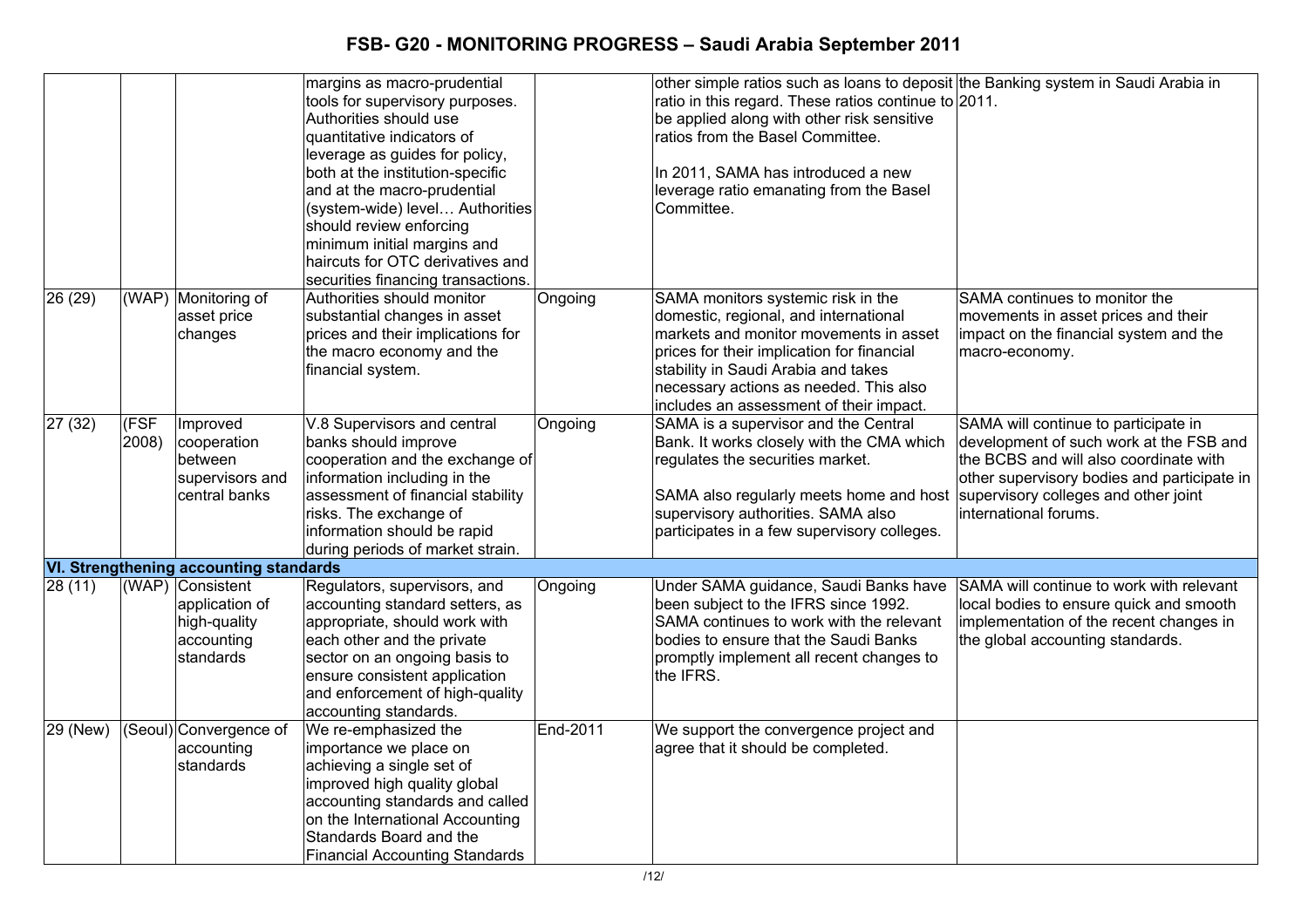|                   |                          |                                                                                                                                                                                                                                                                      | Board to complete their<br>convergence project.                                                                                                                                                                                                                                                                                                                                                                                                                                                                                                                               |          |                                                                                                                                                                                                                                                                                                                                                                                                                                                                                                                                       |                                                                                                                                                                  |
|-------------------|--------------------------|----------------------------------------------------------------------------------------------------------------------------------------------------------------------------------------------------------------------------------------------------------------------|-------------------------------------------------------------------------------------------------------------------------------------------------------------------------------------------------------------------------------------------------------------------------------------------------------------------------------------------------------------------------------------------------------------------------------------------------------------------------------------------------------------------------------------------------------------------------------|----------|---------------------------------------------------------------------------------------------------------------------------------------------------------------------------------------------------------------------------------------------------------------------------------------------------------------------------------------------------------------------------------------------------------------------------------------------------------------------------------------------------------------------------------------|------------------------------------------------------------------------------------------------------------------------------------------------------------------|
| 30(12)            | F <sub>SF</sub><br>2009) | The use of<br>valuation<br>reserves or<br>adjustments by<br>accounting<br>standard setters<br>and supervisors                                                                                                                                                        | 3.4 Accounting standard setters<br>and prudential supervisors<br>should examine the use of<br>valuation reserves or<br>adjustments for fair valued<br>financial instruments when data<br>or modelling needed to support<br>their valuation is weak.                                                                                                                                                                                                                                                                                                                           | End-2009 | SAMA is participating in the BCBS work<br>with the IASB which is developing such<br>proposals. SAMA is also discussing the<br>use of models for use in valuations by<br>Saudi Banks with the Banks and their<br>external auditors.                                                                                                                                                                                                                                                                                                    | This is an on-going process where Banks,<br>accounting firm and supervisors need to<br>cooperate to enhance accounting rules.                                    |
| 31(13)            | (FSF<br>2009)            | Dampening of<br>dynamics<br>associated with<br>FVA.                                                                                                                                                                                                                  | 3.5 Accounting standard setters<br>and prudential supervisors<br>should examine possible<br>changes to relevant standards to<br>dampen adverse dynamics<br>potentially associated with fair<br>value accounting. Possible ways<br>to reduce this potential impact<br>include the following: (1)<br>Enhancing the accounting model<br>so that the use of fair value<br>accounting is carefully examined<br>for financial instruments of credit<br>intermediaries; (ii) Transfers<br>between financial asset<br>categories; (iii) Simplifying<br>hedge accounting requirements. | End-2009 | SAMA supports the work regarding the<br>negative effects of fair value accounting on<br>banks financial assets. In this regard,<br>currently underway by the IASB and its<br>follow-up by the Basel Committee for<br>participating with relevant Accounting<br>Standards setters in their efforts to revise<br>the relevant Accounting Standards.                                                                                                                                                                                     | SAMA will continue to work in the Basel<br>Committee working groups to support the<br>Accounting Standard setters' efforts in this<br>regard.                    |
|                   |                          |                                                                                                                                                                                                                                                                      | VII. Strengthening adherence to international supervisory and regulatory standards.                                                                                                                                                                                                                                                                                                                                                                                                                                                                                           |          |                                                                                                                                                                                                                                                                                                                                                                                                                                                                                                                                       |                                                                                                                                                                  |
| 32(21,<br>22, 23) | (Lon)                    | Adherence to<br>international<br>prudential<br>regulatory and<br>supervisory<br>standards, as<br>well as agreeing<br>to undergo FSAP/<br>FSB periodic<br>peer reviews<br>(Note) Please try<br>to prioritise any<br>major initiatives<br>conducted<br>specifically in | We are committed to<br>strengthened adherence to<br>international prudential<br>regulatory and supervisory<br>standards.<br><b>FSB members commit to pursue</b><br>the maintenance of financial<br>stability, enhance the openness<br>and transparency of the financial<br>sector, implement international                                                                                                                                                                                                                                                                    | Ongoing  | Saudi Arabia is fully committed to this<br>process and has already participated in the<br>FSAP, FATF and other reviews by the IMF<br>and FATF. It has also participated in Peer<br>reviews on other countries in the region.<br>SAMA has issued Anti Money Laundering<br>regulations and has actively participated in<br>FATF through the GCC Secretariat. Saudi<br>Arabia is also a founding member of the<br>Middle East North Africa FATF.<br>Saudi Arabia is committed to the pursuit of<br>financial stability and transparency. | Already Implemented.<br>SAMA looks forward to working with other<br>G20 countries.<br>SAMA is a member of FSB Standing<br>Committee on Standards Implementation. |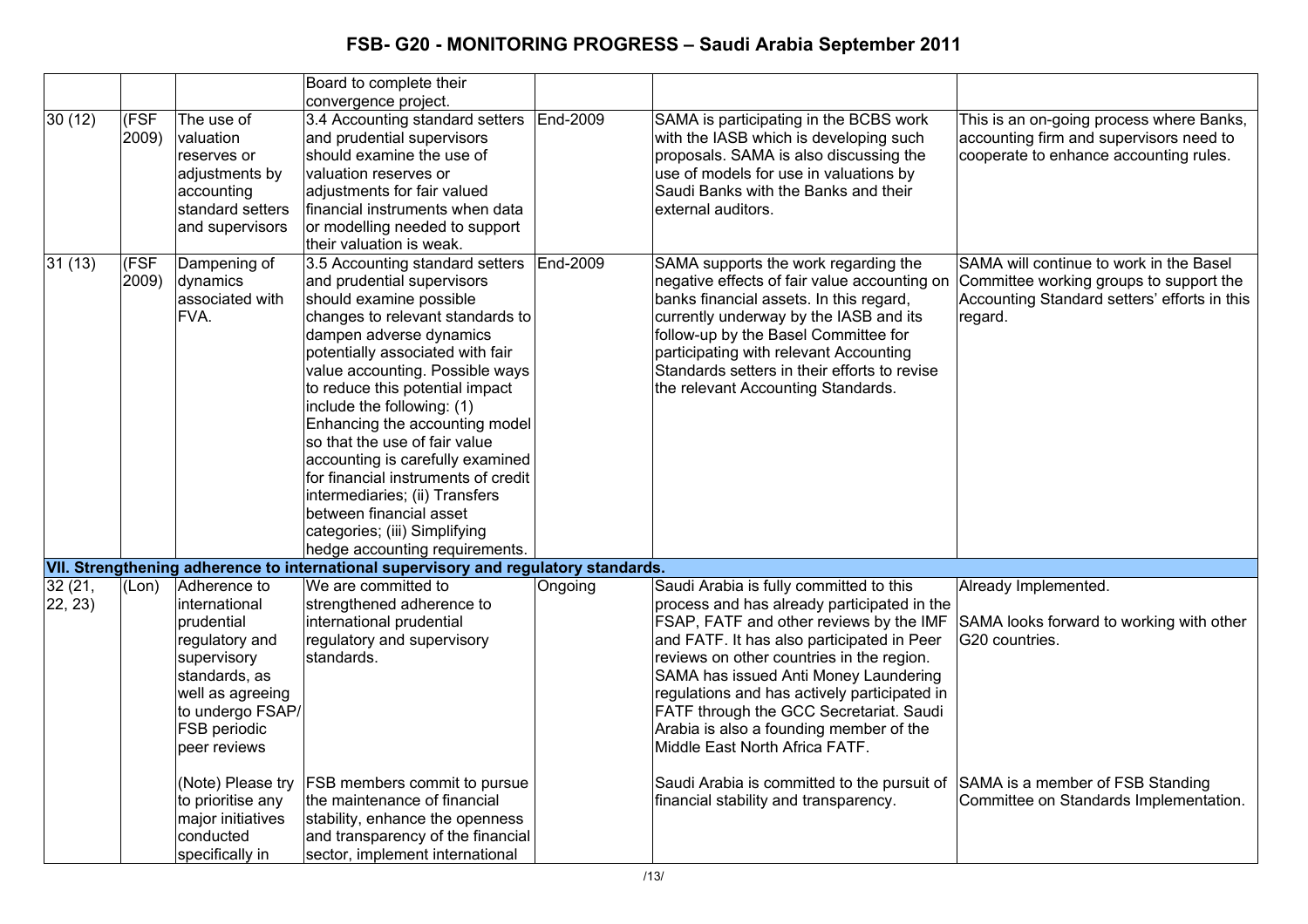|        | (WAP)   | your jurisdiction.                           | financial standards, and agree to<br>undergo periodic peer reviews,<br>using among other evidence IMF<br>World Bank FSAP reports.<br>All G20 members commit to<br>undertake a Financial Sector<br>Assessment Program (FSAP)<br>report and support the<br>transparent assessment of<br>countries' national regulatory<br>systems.                                                                                                                                                                                                                                                                                                                                                                                                                                                                                       |          | Already Saudi Arabia has completed the<br>FSAP (2004 and 2011) and FATF reviews<br>(2004 & 2009). These comprehensive<br>reviews clearly indicated that there is an<br>ongoing process to continually improve and<br>enhance regulatory and prudential<br>measures and that Saudi Arabia was fully<br>or largely in compliance with international<br>standards.                                                                                                                                                                                                                                                                                                                                                                                                                                                                                                                                                                                                                                                                                             | Already completed and Saudi Arabia will<br>participate in future as needed.                                                                                                                                                                                          |
|--------|---------|----------------------------------------------|------------------------------------------------------------------------------------------------------------------------------------------------------------------------------------------------------------------------------------------------------------------------------------------------------------------------------------------------------------------------------------------------------------------------------------------------------------------------------------------------------------------------------------------------------------------------------------------------------------------------------------------------------------------------------------------------------------------------------------------------------------------------------------------------------------------------|----------|-------------------------------------------------------------------------------------------------------------------------------------------------------------------------------------------------------------------------------------------------------------------------------------------------------------------------------------------------------------------------------------------------------------------------------------------------------------------------------------------------------------------------------------------------------------------------------------------------------------------------------------------------------------------------------------------------------------------------------------------------------------------------------------------------------------------------------------------------------------------------------------------------------------------------------------------------------------------------------------------------------------------------------------------------------------|----------------------------------------------------------------------------------------------------------------------------------------------------------------------------------------------------------------------------------------------------------------------|
|        |         |                                              |                                                                                                                                                                                                                                                                                                                                                                                                                                                                                                                                                                                                                                                                                                                                                                                                                        |          |                                                                                                                                                                                                                                                                                                                                                                                                                                                                                                                                                                                                                                                                                                                                                                                                                                                                                                                                                                                                                                                             |                                                                                                                                                                                                                                                                      |
|        |         |                                              | Reforming compensation practices to support financial stability                                                                                                                                                                                                                                                                                                                                                                                                                                                                                                                                                                                                                                                                                                                                                        |          |                                                                                                                                                                                                                                                                                                                                                                                                                                                                                                                                                                                                                                                                                                                                                                                                                                                                                                                                                                                                                                                             |                                                                                                                                                                                                                                                                      |
| 33(15) | (Pitts) | <b>FSB/FSF</b><br>compensation<br>principles | Implementation of We fully endorse the<br>implementation standards of the<br>FSB aimed at aligning<br>compensation with long-term<br>value creation, not excessive<br>risk-taking. Supervisors should<br>have the responsibility to review<br>firms' compensation policies and<br>structures with institutional and<br>systemic risk in mind and, if<br>necessary to offset additional<br>risks, apply corrective measures,<br>such as higher capital<br>requirements, to those firms that<br>fail to implement sound<br>compensation policies and<br>practices. Supervisors should<br>have the ability to modify<br>compensation structures in the<br>case of firms that fail or require<br>extraordinary public intervention.<br>We call on firms to implement<br>these sound compensation<br>practices immediately. | End-2010 | Compensation practices have not been a<br>major risk in the Saudi banking system due<br>to the tight monitoring and conservative<br>regulatory approach of the Saudi Arabian<br>Monetary Agency (SAMA). Since the early<br>1990s, SAMA has been proactively<br>monitoring the compensation practices of<br>banks. This has ensured a reasonable mix<br>of fixed and variable compensation in the<br>banking system and keeping the<br>administrative costs under control. Some of<br>the measures taken by SAMA in this<br>regard over the last two decades included<br>the following:<br>Banks are required to fix compensation of<br>their chairmen and members of the Board<br>of Directors and audit committees of banks<br>in line with the SAMA approved limits;<br>Banks are required to frame prudent<br>compensation policies;<br><b>Banks have formed Remuneration</b><br>Committees of the Board of Directors;<br>The bonus schemes of banks are reviewed<br>by SAMA to ensure that the same are in<br>line with their operating performance and | SAMA will require banks to implement its<br>Rules on compensation. Furthermore, it<br>will conduct on-site examinations and<br>supervisory review processes to ensure<br>compliance of guidelines and other<br>regulatory requirements on compensation<br>practices. |
|        | (Tor)   |                                              | We encouraged all countries<br>and financial institutions to fully<br>implement the FSB principles                                                                                                                                                                                                                                                                                                                                                                                                                                                                                                                                                                                                                                                                                                                     |          | good practices;<br>The deferred compensation schemes of<br>banks, which include a mix of cash and                                                                                                                                                                                                                                                                                                                                                                                                                                                                                                                                                                                                                                                                                                                                                                                                                                                                                                                                                           |                                                                                                                                                                                                                                                                      |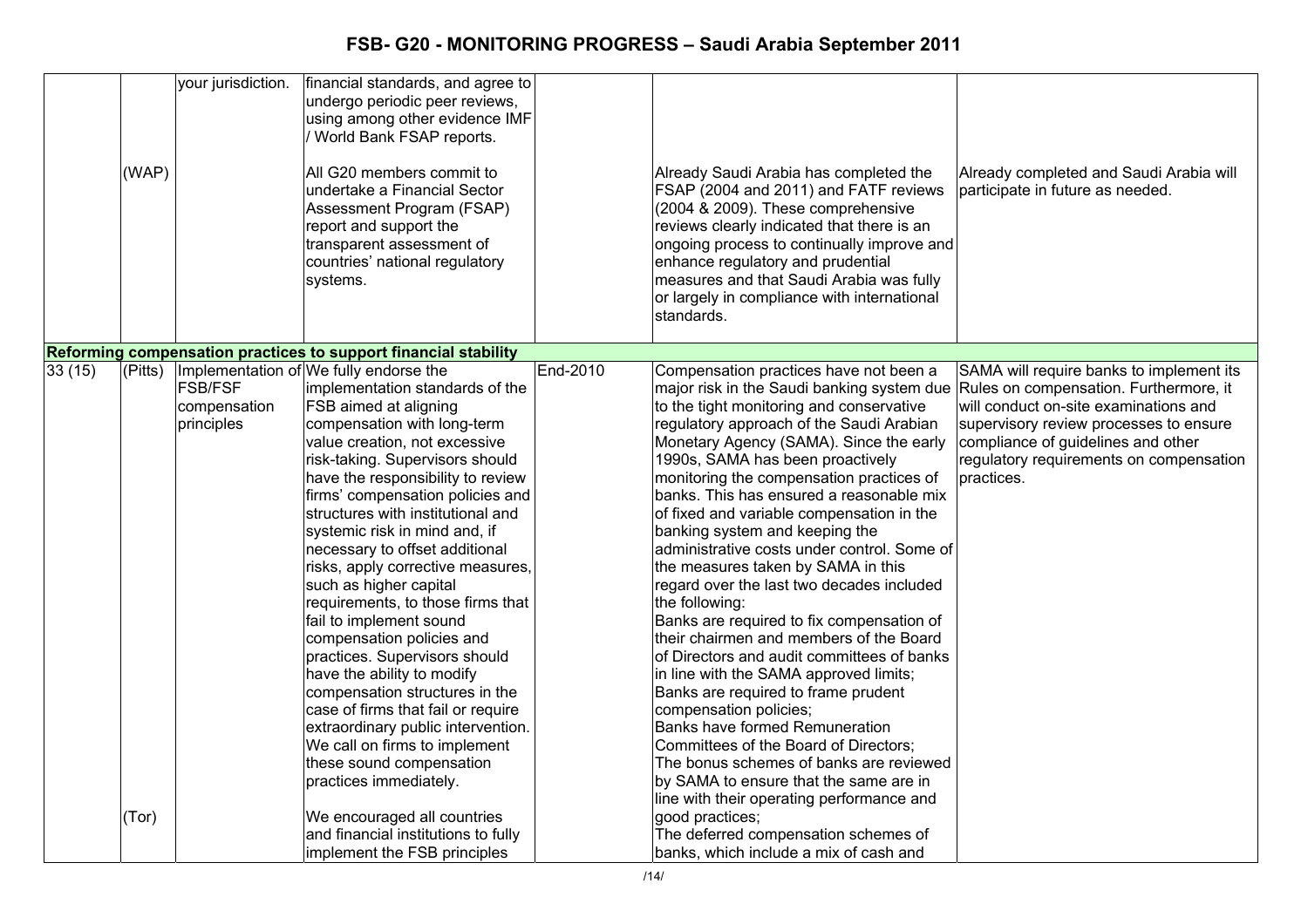|        |         |                  | and standards by year-end. We     |         | shares, require prior no objection of SAMA; |                                            |
|--------|---------|------------------|-----------------------------------|---------|---------------------------------------------|--------------------------------------------|
|        |         |                  | call on the FSB to undertake      |         | The compensation schemes of banks are       |                                            |
|        |         |                  | ongoing monitoring in this area   |         | thoroughly reviewed by SAMA during the      |                                            |
|        |         |                  | and conduct a second thorough     |         | on-site examination and are also discussed  |                                            |
|        |         |                  | peer review in the second         |         | during the annual supervisory visits;       |                                            |
|        |         |                  | quarter of 2011.                  |         | Since the early 1990s, SAMA's Institute of  |                                            |
|        |         |                  |                                   |         | Banking conducts survey of compensation     |                                            |
|        | (Seoul) |                  | We reaffirmed the importance of   |         | practices in banks every two years for the  |                                            |
|        |         |                  | fully implementing the FSB's      |         | benefit of the industry.                    |                                            |
|        |         |                  | standards for sound               |         |                                             |                                            |
|        |         |                  | compensation.                     |         | The above measures taken well before the    |                                            |
|        |         |                  |                                   |         | issuance of FSB Principles have now been    |                                            |
|        |         |                  |                                   |         | supplemented with further regulatory        |                                            |
|        |         |                  |                                   |         | requirements to ensure full compliance with |                                            |
|        |         |                  |                                   |         | the FSB Principles and Standards. Some      |                                            |
|        |         |                  |                                   |         | of the additional measures taken in this    |                                            |
|        |         |                  |                                   |         | regard includes the following:              |                                            |
|        |         |                  |                                   |         | Issuance of regulatory circulars requiring  |                                            |
|        |         |                  |                                   |         | banks to take into account the              |                                            |
|        |         |                  |                                   |         | requirements of FSB Principles and          |                                            |
|        |         |                  |                                   |         | Standards in establishing their             |                                            |
|        |         |                  |                                   |         | compensation policies and practices;        |                                            |
|        |         |                  |                                   |         | Issuance of SAMA Rules on compensation      |                                            |
|        |         |                  |                                   |         | practices to banks;                         |                                            |
|        |         |                  |                                   |         | Conducting survey of compensation           |                                            |
|        |         |                  |                                   |         | practices in banks;                         |                                            |
|        |         |                  |                                   |         | Reviewing the compensation policies and     |                                            |
|        |         |                  |                                   |         | practices during on-site examination and    |                                            |
|        |         |                  |                                   |         | while conducting the Supervisory Review     |                                            |
|        |         |                  |                                   |         | Process in a bank.                          |                                            |
| 34(16) | (Pitts) | Supervisory      | Supervisors should have the       | Ongoing | SAMA has reviewed the compensation          | SAMA will continue to review the           |
|        |         | review of firms' | responsibility to review firms'   |         | practices of Saudi banks through on-site    | compensation policies and practices of     |
|        |         | compensation     | compensation policies and         |         | examination and supervisory review visits.  | banks during its on-site examination and   |
|        |         | policies etc.    | structures with institutional and |         | A detailed survey of compensation           | while conducting the Supervisory Review    |
|        |         |                  | systemic risk in mind and, if     |         | practices has also been conducted. It has   | Process in a bank. In case of material     |
|        |         |                  | necessary to offset additional    |         | also advised banks to take into account the | deficiencies noted during the on-site      |
|        |         |                  | risks, apply corrective measures, |         | requirements of the FSB Principles and      | examination and/or the Supervisory         |
|        |         |                  | such as higher capital            |         | Standards in establishing their             | Review Process, the Agency shall direct    |
|        |         |                  | requirements, to those firms that |         | compensation policies and practices.        | the concerned bank(s) for rectification of |
|        |         |                  | fail to implement sound           |         | Furthermore, banks are expected to use      | deficiencies and may also prescribe        |
|        |         |                  | compensation policies and         |         | these guidelines in identification and      | increased capital requirements for such    |
|        |         |                  | practices. Supervisors should     |         | assessment of risks arising out of          | bank(s). The Agency may also impose        |
|        |         |                  | have the ability to modify        |         | compensation policies and practices as      | penalty in case of serious violations.     |
|        |         |                  | compensation structures in the    |         | part of their Internal Capital Adequacy     | Through this process, it will ensure       |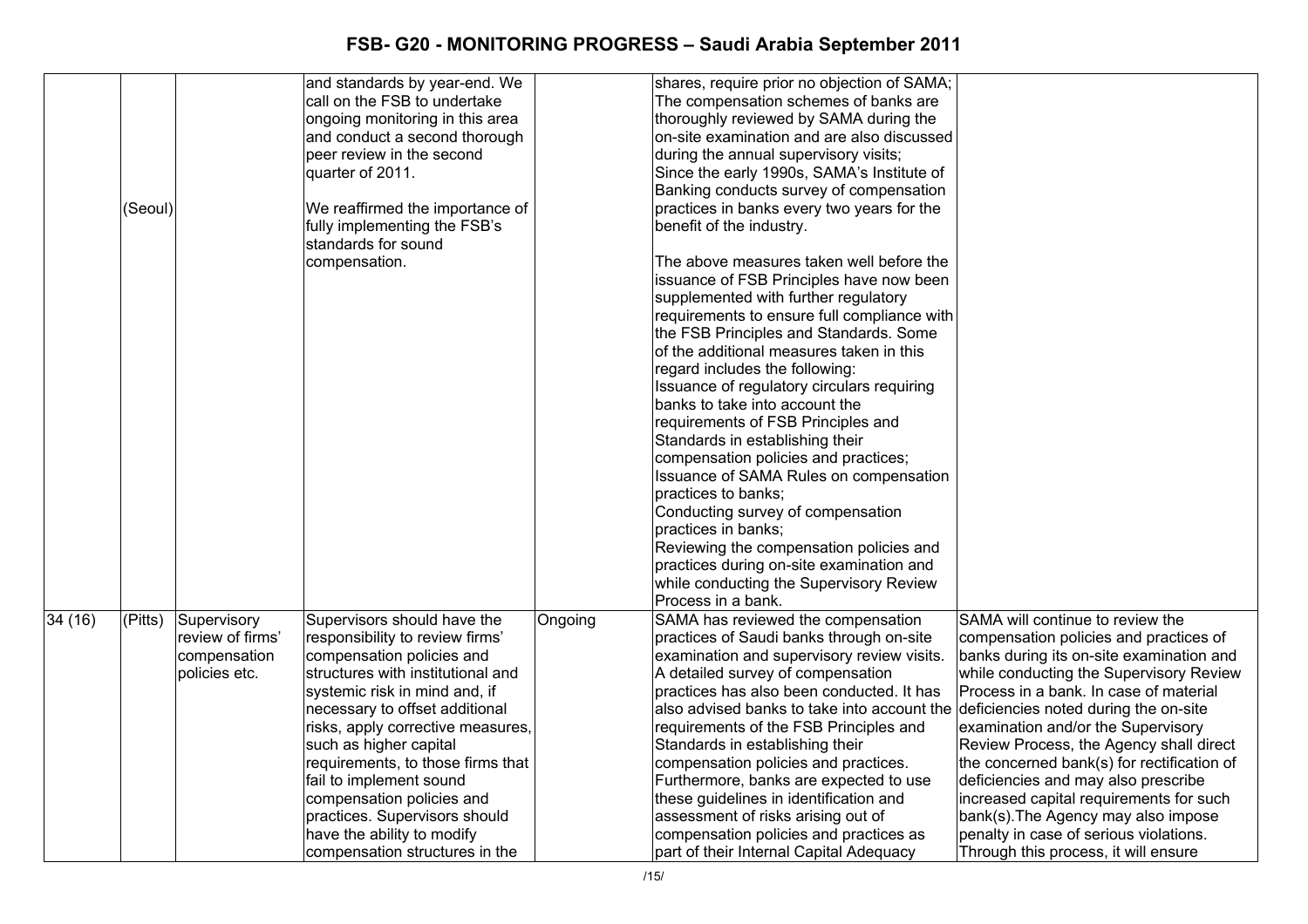| case of firms that fail or require<br>extraordinary public intervention. | Assessment Plan (ICAAP). SAMA has also alignment, if needed, of compensation<br>conducted on-site reviews of banks to<br>structures in banks with the FSB Principles<br>assess compliance with SAMA Rules and<br>and its regulatory requirements.<br>the FSB Principles and Standards. |
|--------------------------------------------------------------------------|----------------------------------------------------------------------------------------------------------------------------------------------------------------------------------------------------------------------------------------------------------------------------------------|
|--------------------------------------------------------------------------|----------------------------------------------------------------------------------------------------------------------------------------------------------------------------------------------------------------------------------------------------------------------------------------|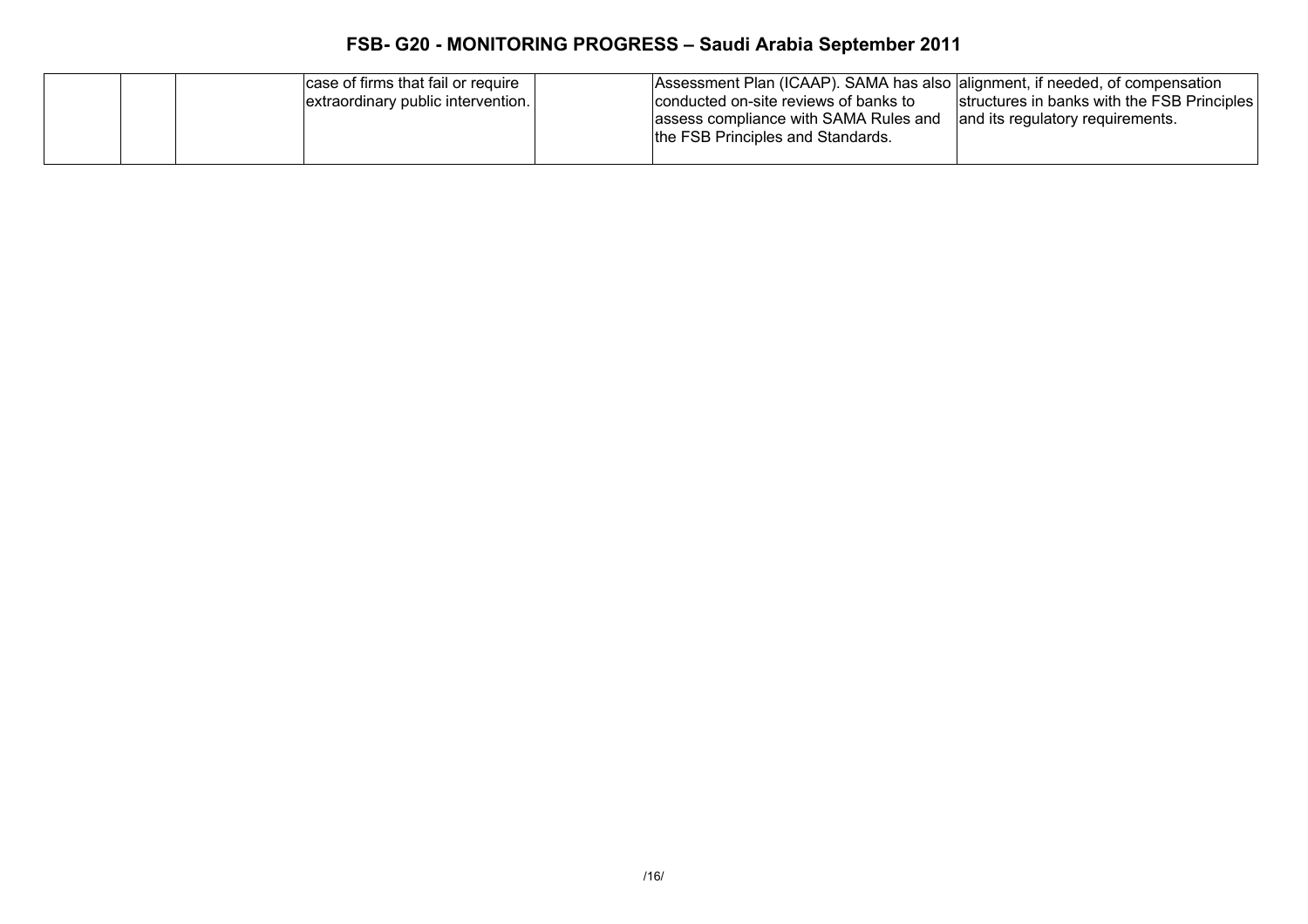| <b>VIII. Other issues</b>     |               |                                                                                                       |                                                                                                                                                                                                                                                                                                                                                                                                                                                                                                                                                                                                                                                |          |                                                                                                                                                                                                                                  |                                                                                                                            |
|-------------------------------|---------------|-------------------------------------------------------------------------------------------------------|------------------------------------------------------------------------------------------------------------------------------------------------------------------------------------------------------------------------------------------------------------------------------------------------------------------------------------------------------------------------------------------------------------------------------------------------------------------------------------------------------------------------------------------------------------------------------------------------------------------------------------------------|----------|----------------------------------------------------------------------------------------------------------------------------------------------------------------------------------------------------------------------------------|----------------------------------------------------------------------------------------------------------------------------|
| <b>Credit rating agencies</b> |               |                                                                                                       |                                                                                                                                                                                                                                                                                                                                                                                                                                                                                                                                                                                                                                                |          |                                                                                                                                                                                                                                  |                                                                                                                            |
| 35(37)                        | (Lon)         | Registration of<br>CRAs etc.                                                                          | All CRAs whose ratings are<br>used for regulatory purposes<br>should be subject to a regulatory<br>oversight regime that includes<br>registration. The regulatory<br>oversight regime should be<br>established by end 2009 and<br>should be consistent with the<br><b>IOSCO Code of Conduct</b><br>Fundamentals.                                                                                                                                                                                                                                                                                                                               | End-2009 | SAMA already requires ECRAs to register<br>for Basle II purposes.<br>Relevant authorities are studying these<br>requirements. CMA will also be reviewing<br>this subject with a view to establishing<br>registration procedures. | For Basel II purposes the registration<br>process for ECRAs is already underway.<br>Relevant authorities will take action. |
| 36(38)                        | (Lon)         | <b>CRA</b> practices<br>and procedures<br>etc.                                                        | National authorities will enforce<br>compliance and require changes<br>to a rating agency's practices<br>and procedures for managing<br>conflicts of interest and assuring<br>the transparency and quality of<br>the rating process.<br><b>CRAs should differentiate</b><br>ratings for structured products<br>and provide full disclosure of<br>their ratings track record and the<br>information and assumptions<br>that underpin the ratings<br>process.<br>The oversight framework should<br>be consistent across<br>jurisdictions with appropriate<br>sharing of information between<br>national authorities, including<br>through IOSCO. | End-2009 | SAMA is participating in the FSB and<br>BCBS Working Groups that are addressing<br>these issues. Saudi authorities will take<br>necessary actions as required.                                                                   | On-going work.                                                                                                             |
| 37(39)                        | (FSB<br>2009) | Globally<br>compatible<br>solutions to<br>conflicting<br>compliance<br>obligations for<br><b>CRAs</b> | Regulators should work together As early as<br>towards appropriate, globally<br>compatible solutions (to<br>conflicting compliance<br>obligations for CRAs) as early as<br>possible in 2010.                                                                                                                                                                                                                                                                                                                                                                                                                                                   |          | SAMA is participating in work at the BCBS   On-going work.<br>possible in 2010 and FSB Working Groups.                                                                                                                           |                                                                                                                            |
| 38 (40)                       |               | (Seoul) Reducing the<br>reliance on<br>ratings                                                        | We also endorsed the FSB's<br>principles on reducing reliance<br>on external credit ratings.                                                                                                                                                                                                                                                                                                                                                                                                                                                                                                                                                   |          |                                                                                                                                                                                                                                  |                                                                                                                            |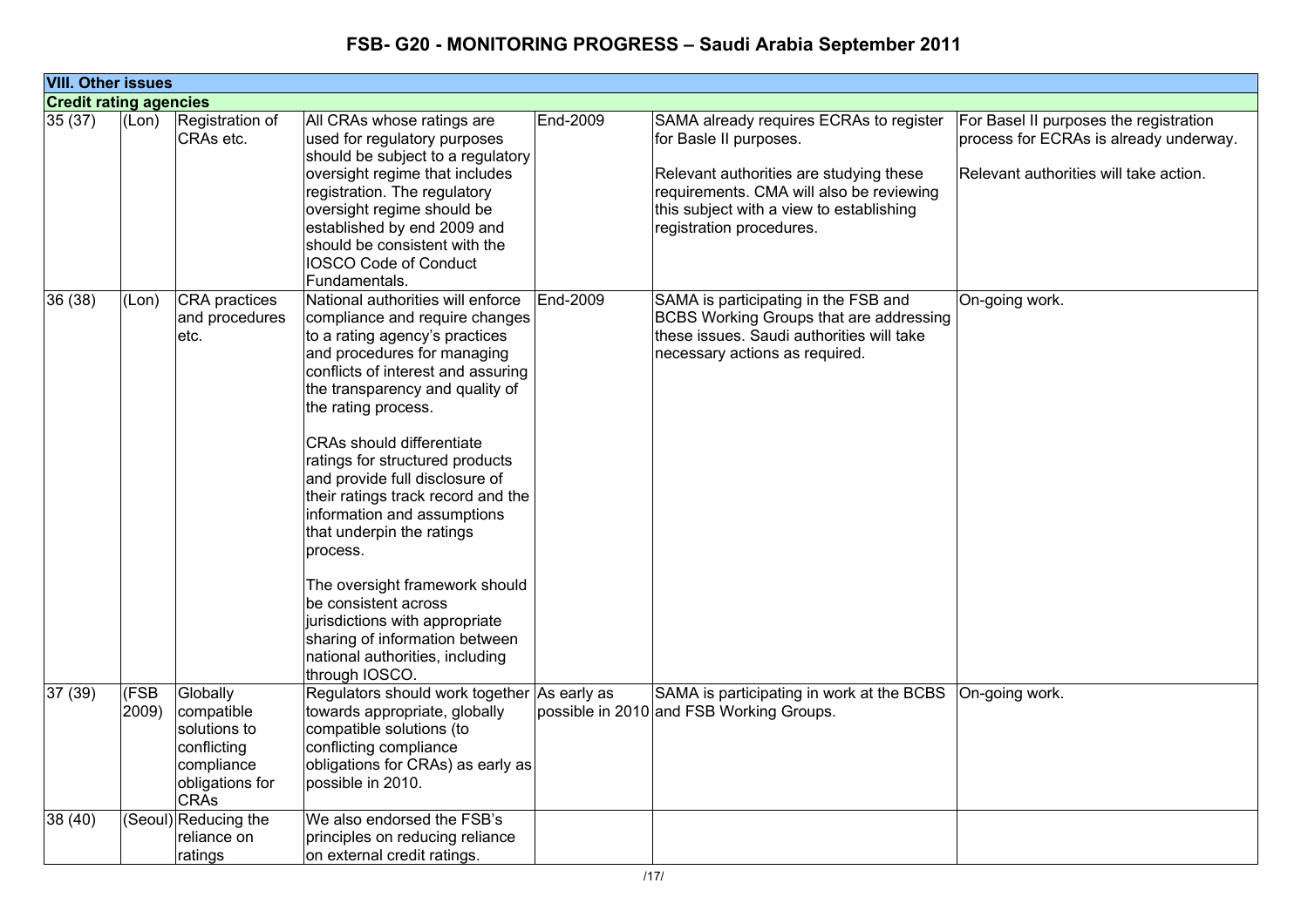|                        | (FSF<br>2008)        |                                                                            | Standard setters, market<br>participants, supervisors and<br>central banks should not rely<br>mechanistically on external<br>credit ratings.<br>IV. 8 Authorities should check<br>that the roles that they have<br>assigned to ratings in<br>regulations and supervisory<br>rules are consistent with the<br>objectives of having investors<br>make independent judgment of<br>risks and perform their own due<br>diligence, and that they do not<br>induce uncritical reliance on<br>credit ratings as a substitute for<br>that independent evaluation. | Ongoing | Saudi Arabian regulations do not<br>encourage undue reliance on the work of<br>the CRAs. Banks and other financial<br>institutions are expected to do their own<br>due diligence in decision making. The only<br>reference to reliance on external ratings is<br>in the context of the Standardized<br>approach in the Basel II framework.                                                                      | Already implemented in Saudi Arabia.                                                                                                                                                                                                                                                                   |
|------------------------|----------------------|----------------------------------------------------------------------------|----------------------------------------------------------------------------------------------------------------------------------------------------------------------------------------------------------------------------------------------------------------------------------------------------------------------------------------------------------------------------------------------------------------------------------------------------------------------------------------------------------------------------------------------------------|---------|-----------------------------------------------------------------------------------------------------------------------------------------------------------------------------------------------------------------------------------------------------------------------------------------------------------------------------------------------------------------------------------------------------------------|--------------------------------------------------------------------------------------------------------------------------------------------------------------------------------------------------------------------------------------------------------------------------------------------------------|
| <b>Risk management</b> |                      |                                                                            |                                                                                                                                                                                                                                                                                                                                                                                                                                                                                                                                                          |         |                                                                                                                                                                                                                                                                                                                                                                                                                 |                                                                                                                                                                                                                                                                                                        |
| 39 (48)                | $\overline{P}$ itts) | Robust,<br>transparent<br>stress test                                      | We commit to conduct robust,<br>transparent stress tests as<br>Ineeded.                                                                                                                                                                                                                                                                                                                                                                                                                                                                                  | Ongoing | SAMA has implemented Pillar 2 risk<br>requirements through the ICAAP<br>processes and where necessary Banks are<br>required to perform stress testing on risk<br>which include, credit, market, liquidity,<br>interest rate, FX risk, etc. Also, SAMA<br>issued the recent (January 2009) BCBS<br>guidelines concerning stress testing which<br>banks are incorporating in their own<br>specific methodologies. | SAMA will start implementation of its<br>recently developed stress testing<br>framework. Furthermore, it will continue to<br>refine Stress Testing Process in banks as<br>part of the Pillar 2 Supervisory review<br>process. SAMA has also planned to issue<br>guidelines to banks on stress testing. |
| 40(49)                 | (Pitts)              | Efforts to deal<br>with impaired<br>assets and raise<br>additional capital | Our efforts to deal with impaired<br>assets and to encourage the<br>raising of additional capital must<br>continue, where needed.                                                                                                                                                                                                                                                                                                                                                                                                                        | Ongoing | SAMA has provided strong regulatory<br>quidance to banks on provisioning and<br>capital levels.                                                                                                                                                                                                                                                                                                                 | SAMA will continue to adopt the best<br>regulatory standards in these areas.                                                                                                                                                                                                                           |
| 41 (53)                |                      | (WAP) Enhanced risk<br>disclosures by<br>financial<br>institutions         | Financial institutions should<br>provide enhanced risk<br>disclosures in their reporting and<br>disclose all losses on an<br>ongoing basis, consistent with<br>international best practice, as<br>appropriate.                                                                                                                                                                                                                                                                                                                                           | Ongoing | Saudi Banks are subject to the IFRS and to SAMA will implement new measures in<br>Pillar 3 requirements under the Basel II<br>framework.                                                                                                                                                                                                                                                                        | order to strengthen Banks disclosure of<br>risk management and all matters relating<br>to net income/loss etc. as appropriate.                                                                                                                                                                         |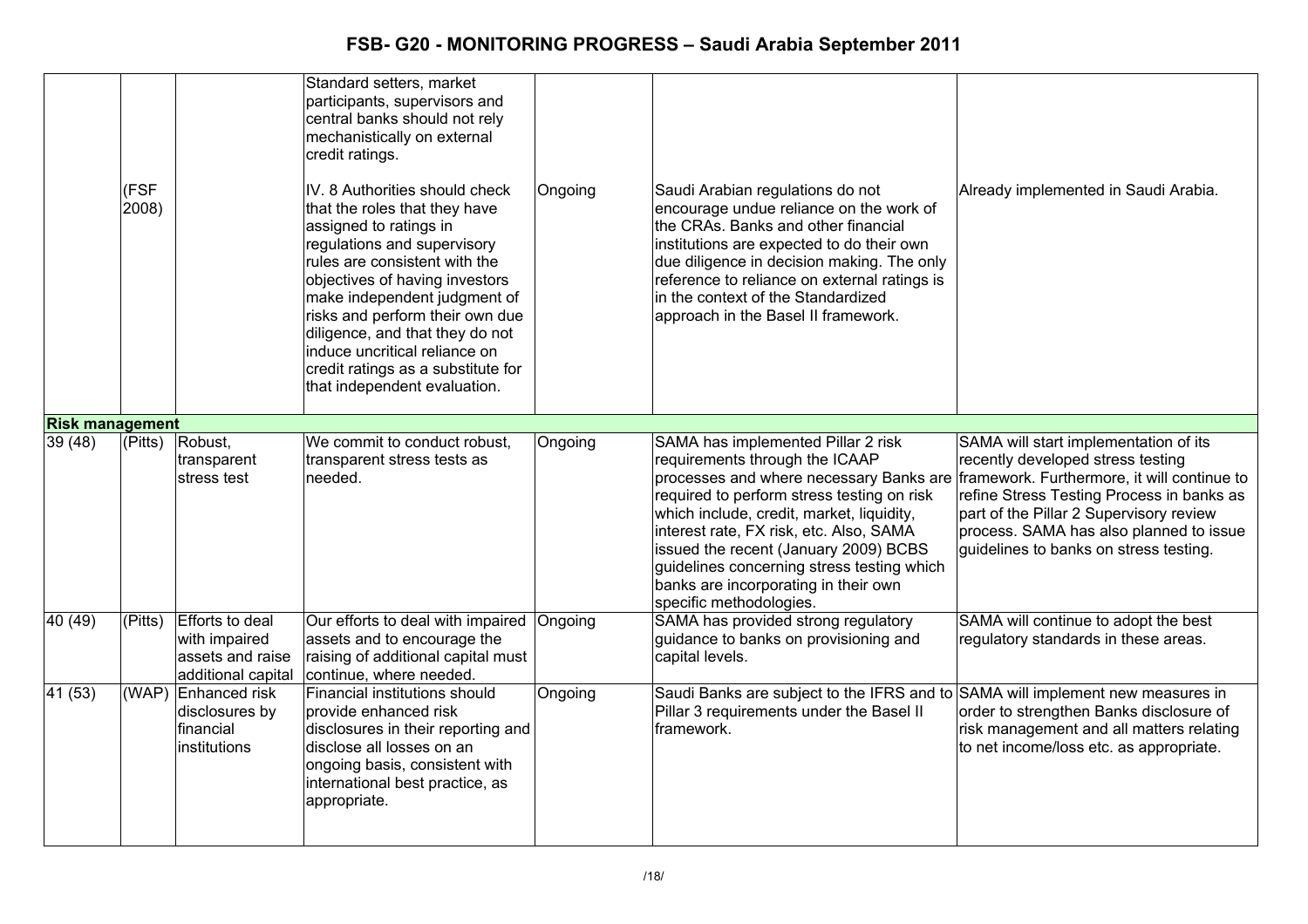| <b>Others</b> |       |                  |                                 |         |                                                                  |                                           |
|---------------|-------|------------------|---------------------------------|---------|------------------------------------------------------------------|-------------------------------------------|
| 42(46)        | (FSF  | Review of        | VI.9 National deposit insurance | Ongoing | Under its Charter (1957), Saudi Arabian                          | SAMA will study the related international |
|               | 2008) | national deposit | arrangements should be          |         | Monetary Agency (SAMA) has a specific                            | principles to assess their relevance and  |
|               |       | insurance        | reviewed against the agreed     |         | mandate to "regulate" commercial banks as take action as needed. |                                           |
|               |       | arrangements     | international principles, and   |         | may be found appropriate. Depositor                              |                                           |
|               |       |                  | authorities should strengthen   |         | Protection is one of SAMA's objectives                           |                                           |
|               |       |                  | arrangements where needed.      |         | under its mandate. The 1966 Banking                              |                                           |
|               |       |                  |                                 |         | Control Law has explicit provisions that                         |                                           |
|               |       |                  |                                 |         | have enabled SAMA to establish a                                 |                                           |
|               |       |                  |                                 |         | Depositor Protection Framework (DPF) that                        |                                           |
|               |       |                  |                                 |         | is considered as an alternative                                  |                                           |
|               |       |                  |                                 |         | arrangement to a Deposit Insurance                               |                                           |
|               |       |                  |                                 |         | Scheme but shares many features similar                          |                                           |
|               |       |                  |                                 |         | to such schemes in other countries. The                          |                                           |
|               |       |                  |                                 |         | key provisions of the Banking Control Law                        |                                           |
|               |       |                  |                                 |         | that underpin the Depositor Protection                           |                                           |
|               |       |                  |                                 |         | Framework include the following(i)Banks                          |                                           |
|               |       |                  |                                 |         | are required to maintain with the Agency at                      |                                           |
|               |       |                  |                                 |         | all times a statutory deposit of a sum not                       |                                           |
|               |       |                  |                                 |         | less than 15% of deposit liabilities (the limit                  |                                           |
|               |       |                  |                                 |         | can be varied with the approval of the                           |                                           |
|               |       |                  |                                 |         | Minister of Finance). Currently, the ratios                      |                                           |
|               |       |                  |                                 |         | are 7% on demand and 4% on time                                  |                                           |
|               |       |                  |                                 |         | deposits; (ii) Banks are required to                             |                                           |
|               |       |                  |                                 |         | maintain a liquid reserve of up to 20% of                        |                                           |
|               |       |                  |                                 |         | deposit liabilities in specified liquid assets;                  |                                           |
|               |       |                  |                                 |         | (iii) Banks are to transfer not less than 25%                    |                                           |
|               |       |                  |                                 |         | of their annual profit to a legal reserve until                  |                                           |
|               |       |                  |                                 |         | it equals their paid-up capital; (iv) Banks                      |                                           |
|               |       |                  |                                 |         | are to cap their deposit liabilities to fifteen                  |                                           |
|               |       |                  |                                 |         | times their paid-up capital and reserves.                        |                                           |
|               |       |                  |                                 |         | All the features listed above are aimed at                       |                                           |
|               |       |                  |                                 |         | creating a strong Banking system that                            |                                           |
|               |       |                  |                                 |         | would ensure comprehensive protection of                         |                                           |
|               |       |                  |                                 |         | depositors. Over the years, the DPF has                          |                                           |
|               |       |                  |                                 |         | been used by the Agency to provide for                           |                                           |
|               |       |                  |                                 |         | depositor protection and to maintain and                         |                                           |
|               |       |                  |                                 |         | promote financial system stability.                              |                                           |
|               |       |                  |                                 |         |                                                                  |                                           |
|               |       |                  |                                 |         |                                                                  |                                           |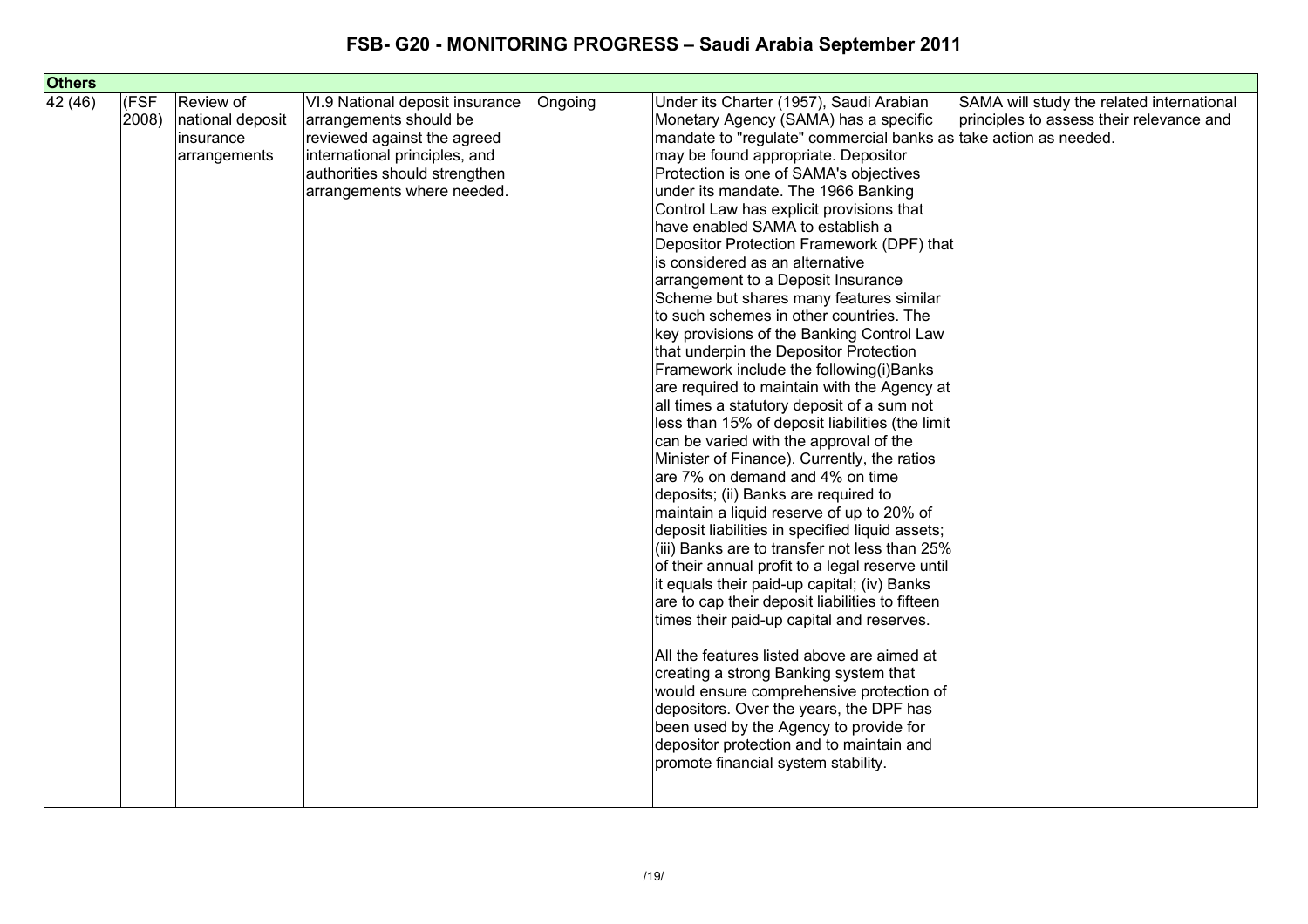| 43(55) | $ $ (Pitts) | Development of   | We need to develop a              | Ongoing | SAMA reiterates and reaffirms its               | On-going process. |
|--------|-------------|------------------|-----------------------------------|---------|-------------------------------------------------|-------------------|
|        |             | cooperative and  | transparent and credible process  |         | commitment and support towards                  |                   |
|        |             | coordinated exit | for withdrawing our extraordinary |         | implementation of the following general         |                   |
|        |             | strategies       | fiscal, monetary and financial    |         | principles concerning exit strategies such      |                   |
|        |             |                  | sector support, to be             |         | as a premature exit from monetary and           |                   |
|        |             |                  | implemented when recovery         |         | fiscal policy support or an incomplete          |                   |
|        |             |                  | becomes fully secured. We task    |         | implementation of measures to restore           |                   |
|        |             |                  | our Finance Ministers, working    |         | financial sector to full health in the affected |                   |
|        |             |                  | with input from the IMF and       |         | countries would pose a major risk to global     |                   |
|        |             |                  | FSB, to continue developing       |         | recovery. Furthermore, while supportive         |                   |
|        |             |                  | cooperative and coordinated exit  |         | policies should remain in place until the       |                   |
|        |             |                  | strategies recognizing that the   |         | recovery is firmly established, it is           |                   |
|        |             |                  | scale, timing and sequencing of   |         | important to remain vigilant in view of the     |                   |
|        |             |                  | this process will vary across     |         | large increase in debt burdens in many          |                   |
|        |             |                  | countries or regions and across   |         | countries and the indications of a build up     |                   |
|        |             |                  | the type of policy measures.      |         | in inflationary pressures in some other         |                   |
|        |             |                  |                                   |         | countries. This would call for a gradual exit   |                   |
|        |             |                  |                                   |         | from accommodative policies, once the           |                   |
|        |             |                  |                                   |         | recovery is on a firm footing, to ensure        |                   |
|        |             |                  |                                   |         | medium-term sustainability. It is also          |                   |
|        |             |                  |                                   |         | imperative that member countries                |                   |
|        |             |                  |                                   |         | coordinate their exit strategies to ensure a    |                   |
|        |             |                  |                                   |         | gradual drawdown and lower the risk of a        |                   |
|        |             |                  |                                   |         | shock to the system.                            |                   |
|        |             |                  |                                   |         | Additionally, Saudi Arabia's banking            |                   |
|        |             |                  |                                   |         | system largely escaped unscathed, the           |                   |
|        |             |                  |                                   |         | contagion effects of the global financial       |                   |
|        |             |                  |                                   |         | crisis, primarily on account of the             |                   |
|        |             |                  |                                   |         | economy's robust fundamentals which             |                   |
|        |             |                  |                                   |         | were supported and buttressed by                |                   |
|        |             |                  |                                   |         | conservative and prudent fiscal and             |                   |
|        |             |                  |                                   |         | monetary policies pursued by the                |                   |
|        |             |                  |                                   |         | Government. Saudi Arabian Monetary              |                   |
|        |             |                  |                                   |         | Agency has been consistently following          |                   |
|        |             |                  |                                   |         | policies and procedures that have ensured       |                   |
|        |             |                  |                                   |         | the systemic stability of the banking system    |                   |
|        |             |                  |                                   |         | by implementing a host of measures              |                   |
|        |             |                  |                                   |         | including counter-cyclical policies that        |                   |
|        |             |                  |                                   |         | required banks to continue increasing their     |                   |
|        |             |                  |                                   |         | capital levels and providing higher levels of   |                   |
|        |             |                  |                                   |         | provisions for bad debts, implementing risk     |                   |
|        |             |                  |                                   |         | based supervisory framework, corporate          |                   |
|        |             |                  |                                   |         | governance guidelines among others. The         |                   |